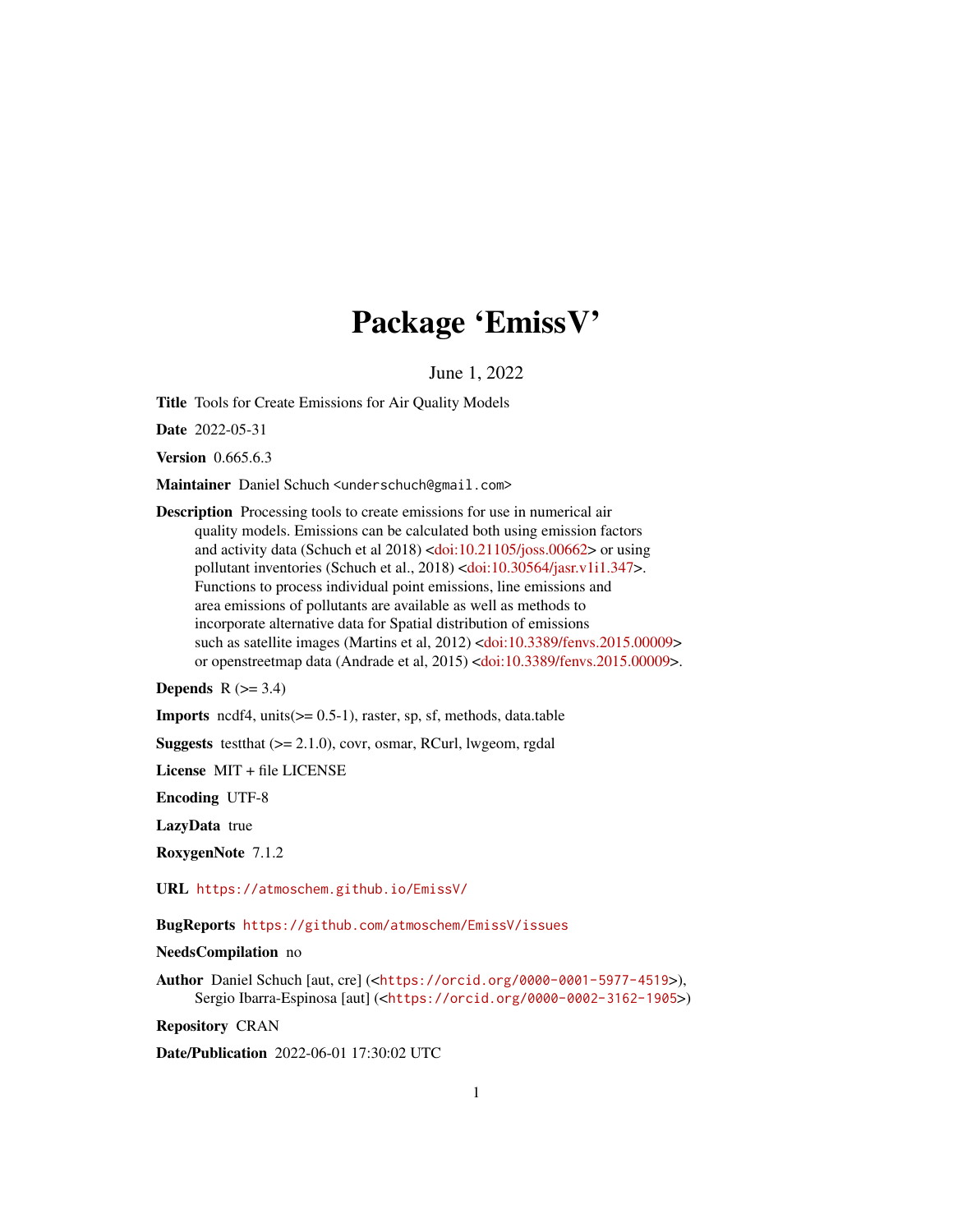## <span id="page-1-0"></span>R topics documented:

| Index |  |  |  |  |  |  |  |  |  |  |  |  |  |  |  |  |  | 23 |
|-------|--|--|--|--|--|--|--|--|--|--|--|--|--|--|--|--|--|----|

<span id="page-1-1"></span>areaSource *Distribution of emissions by area*

#### Description

Calculate the spatial distribution by a raster masked by shape/model grid information.

#### Usage

areaSource(s, r, grid = NA, name = "", as\_frac = FALSE, verbose = TRUE)

#### Arguments

| -S      | input shape object                            |
|---------|-----------------------------------------------|
|         | input raster object                           |
| grid    | grid with the output format                   |
| name    | area name                                     |
| as_frac | return a fraction instead of the raster value |
| verbose | display additional data                       |

#### Details

About the DMSP and example data [https://en.wikipedia.org/wiki/Defense\\_Meteorological](https://en.wikipedia.org/wiki/Defense_Meteorological_Satellite_Program)\_ [Satellite\\_Program](https://en.wikipedia.org/wiki/Defense_Meteorological_Satellite_Program)

#### Value

a raster object containing the spatial distribution of emissions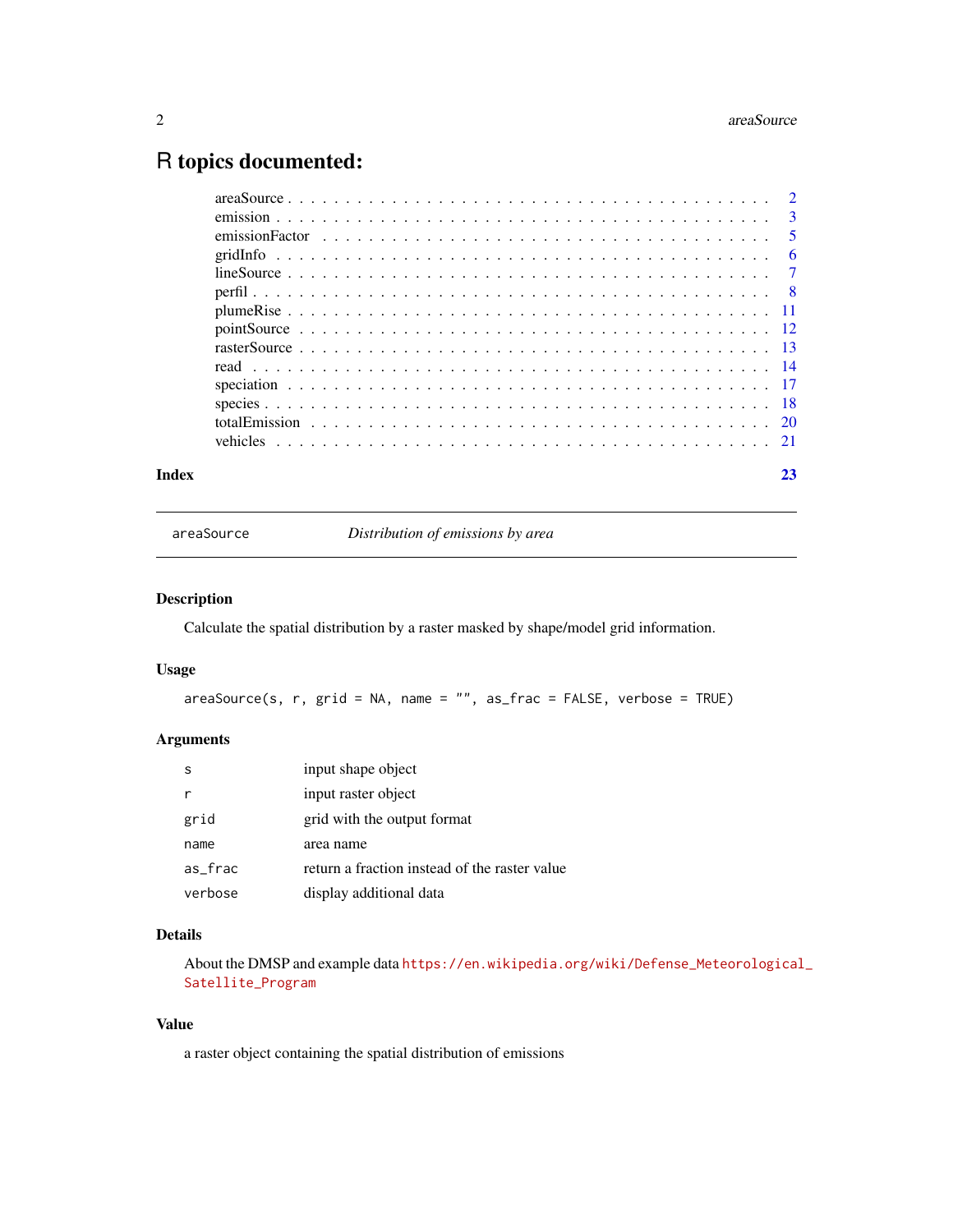#### <span id="page-2-0"></span>emission 3

#### Source

Data avaliable <https://www.ospo.noaa.gov/Operations/DMSP/index.html>

#### Examples

```
shape <- raster::shapefile(paste(system.file("extdata", package = "EmissV"),
                            "/BR.shp",sep=""),verbose = FALSE)
shape \le - shape[22,1] # subset for Sao Paulo - BR
raster <- raster::raster(paste(system.file("extdata", package = "EmissV"),
                         "/dmsp.tiff",sep=""))
grid <- gridInfo(paste(system.file("extdata", package = "EmissV"),"/wrfinput_d02",sep=""))
SP <- areaSource(shape,raster,grid,name = "SPMA")
sp::spplot(SP,scales = list(draw=TRUE),ylab="Lat",xlab="Lon",
          main=list(label="Spatial Distribution by Lights for Sao Paulo - Brazil"),
          col.regions = c("#031638","#001E48","#002756","#003062",
                           "#003A6E","#004579","#005084","#005C8E",
                           "#006897","#0074A1","#0081AA","#008FB3",
                           "#009EBD","#00AFC8","#00C2D6","#00E3F0"))
```
<span id="page-2-1"></span>emission *Emissions in the format for atmospheric models*

#### Description

Combine area sources and total emissions to model output

#### Usage

```
emission(
  inventory = NULL,
  grid,
 mm = 1,aerosol = FALSE,check = TRUE,total,
 pol,
  area,
 plot = FALSE,
  verbose = TRUE
)
```
#### Arguments

| inventory | a inventory raster from read |
|-----------|------------------------------|
| grid      | grid information             |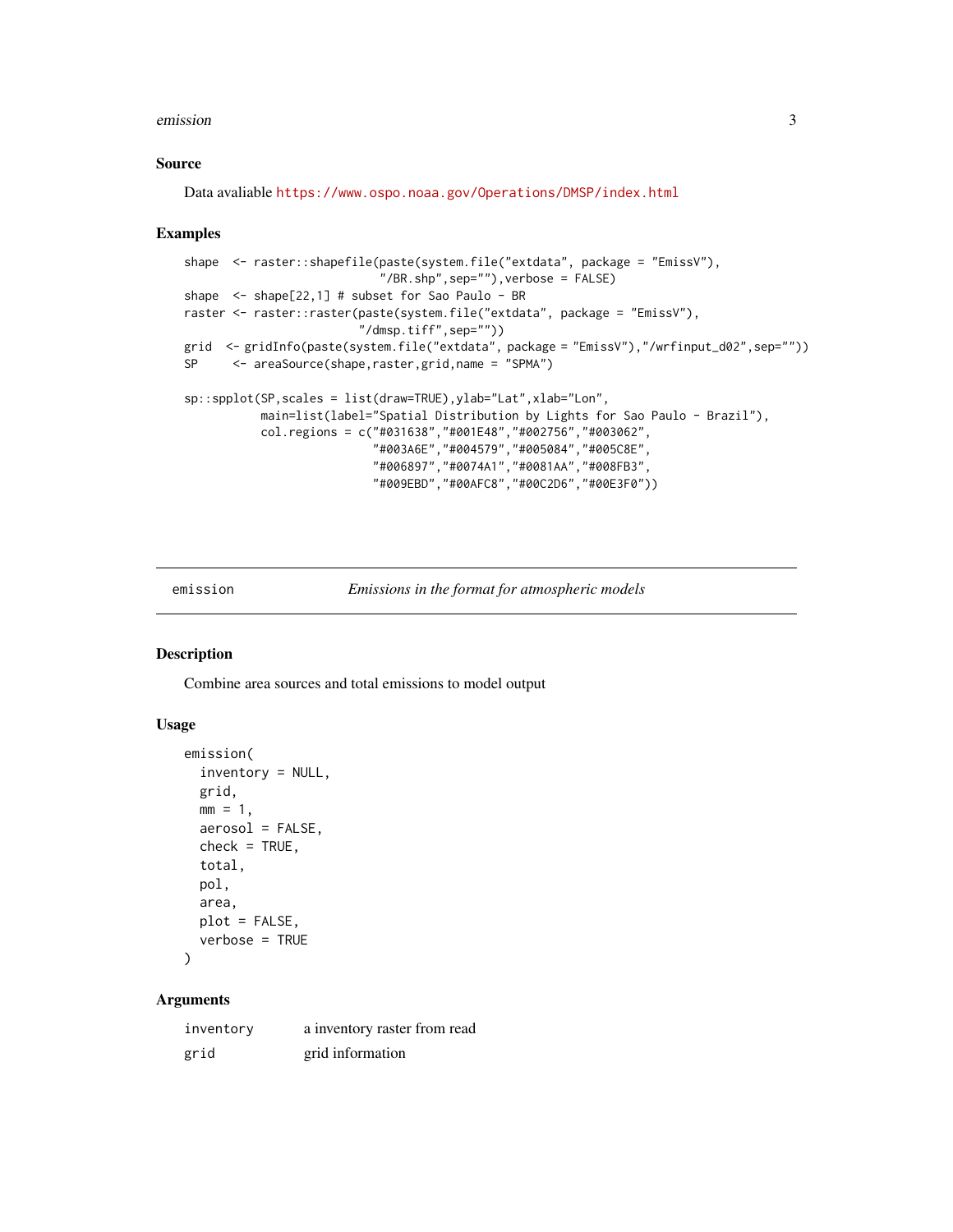#### <span id="page-3-0"></span>4 emission

| mm      | pollutant molar mass                                                   |
|---------|------------------------------------------------------------------------|
| aerosol | TRUE for aerosols and FALSE (defoult) for gazes                        |
| check   | TRUE (defoult) to check negative and NA values and replace it for zero |
| total   | list of total emission                                                 |
| pol     | pollutant name                                                         |
| area    | list of area sources or matrix with a spatial distribution             |
| plot    | TRUE for plot the final emissions                                      |
| verbose | display additional information                                         |

#### Format

matrix of emission

#### Value

a vector of emissions in MOL / mk2 h for gases and ug / m2 s for aerosols.

#### Note

if Inventory is provided, the firsts tree arguments are not be used by the function.

Is a good practice use the set\_units(fe,your\_unity), where fe is your emission factory and your\_unity is usually g/km on your emission factory

the list of area must be in the same order as defined in vehicles and total emission.

just WRF-Chem is suported by now

#### See Also

[totalEmission](#page-19-1) and [areaSource](#page-1-1)

#### Examples

```
fleet <- vehicles(example = TRUE)
```
EmissionFactors <- emissionFactor(example = TRUE)

TOTAL <- totalEmission(fleet,EmissionFactors,pol = c("CO"),verbose = TRUE)

```
grid <- gridInfo(paste0(system.file("extdata", package = "EmissV"),"/wrfinput_d01"))
shape <- raster::shapefile(paste0(system.file("extdata", package = "EmissV"),"/BR.shp"))
raster <- raster::raster(paste0(system.file("extdata", package = "EmissV"),"/dmsp.tiff"))
```

```
SP <- areaSource(shape[22,1],raster,grid,name = "SP")
RJ <- areaSource(shape[17,1],raster,grid,name = "RJ")
```

```
e_CO <- emission(total = TOTAL,
                  pol = "CO",area = list(SP = SP, RJ = RJ),grid = grid,
```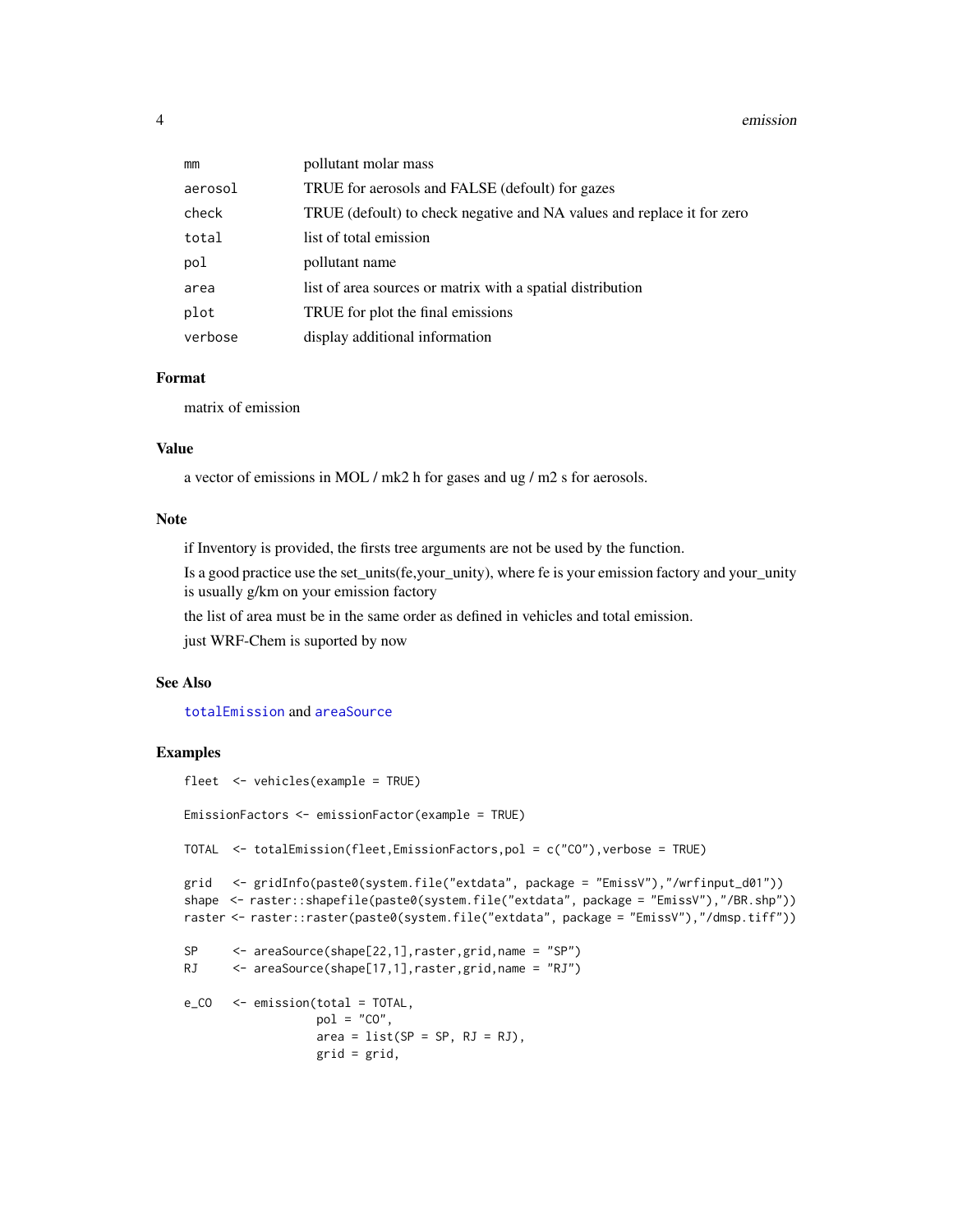#### <span id="page-4-0"></span>emissionFactor 5

 $mm = 28$ )

emissionFactor *Tool to set-up emission factors*

#### Description

Return a data frame for emission for multiple pollutants.

#### Usage

```
emissionFactor(
 ef,
 poluttant = names(ef),
 vnames = NA,
 unit = "g/km",
 example = FALSE,
 verbose = TRUE
)
```
#### Arguments

| ef        | list with emission factors                               |
|-----------|----------------------------------------------------------|
| poluttant | poluttant names                                          |
| vnames    | name of each vehicle categoy (optional)                  |
| unit      | tring with unit from unit package, for default is "g/km" |
| example   | TRUE to diaplay a simple example                         |
| verbose   | display additional information                           |

#### Value

a emission factor data frame

a emission factor data.frame for totalEmission function

#### See Also

[areaSource](#page-1-1) and [totalEmission](#page-19-1)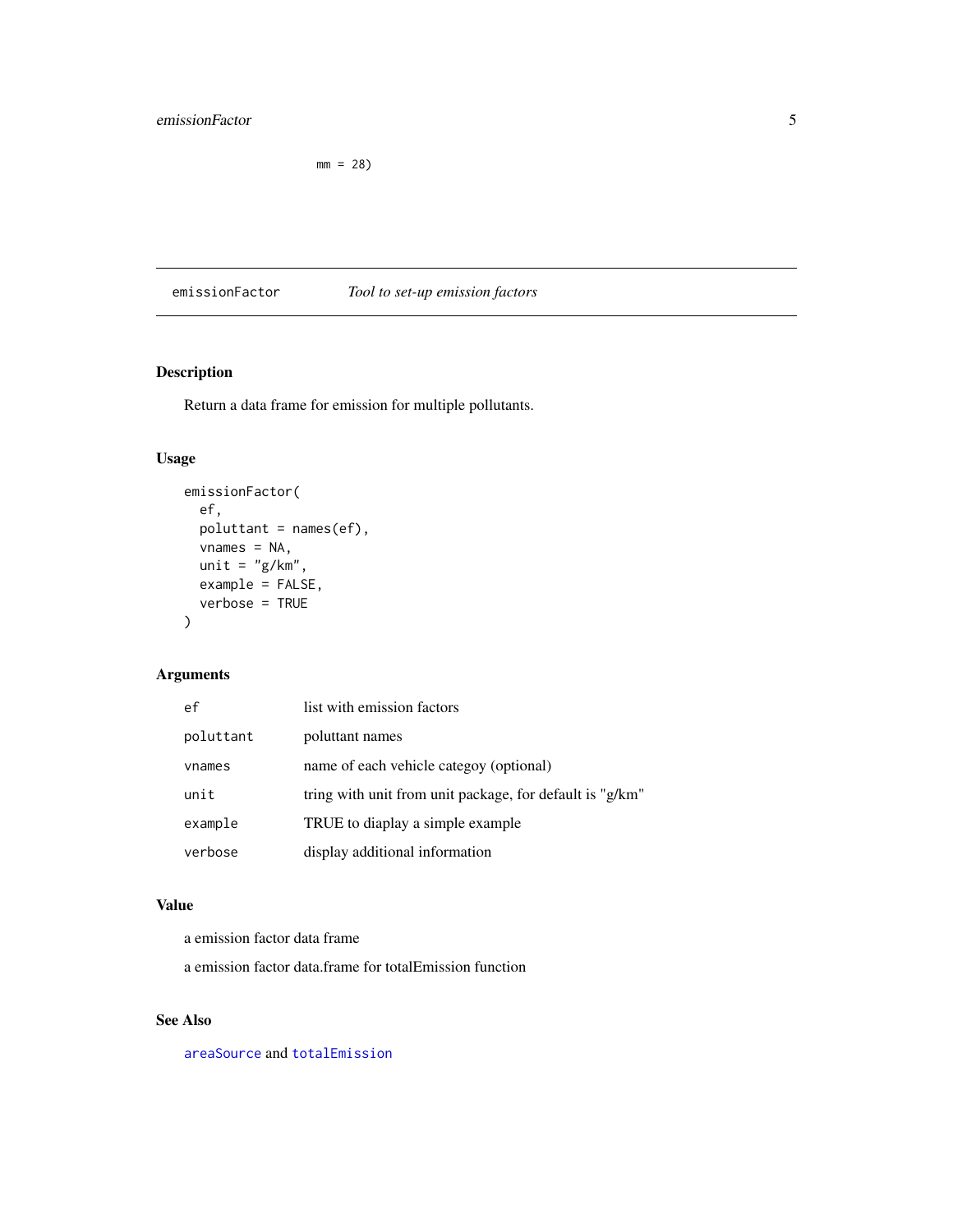#### Examples

```
EF <- emissionFactor(example = TRUE)
# or the code for the same result
EF <- emissionFactor(ef = list(CO = c(1.75,10.04,0.39,0.45,0.77,1.48,1.61,0.75),
                               PM = c(0.0013,0.0,0.0010,0.0612,0.1052,0.1693,0.0,0.0)),
                  vnames = c("Light Duty Vehicles Gasohol","Light Duty Vehicles Ethanol",
                        "Light Duty Vehicles Flex","Diesel Trucks","Diesel Urban Busses",
                                "Diesel Intercity Busses","Gasohol Motorcycles",
                                "Flex Motorcycles"))
```
<span id="page-5-1"></span>gridInfo *Read grid information from a NetCDF file*

#### Description

Return a list containing information of a regular grid / domain

#### Usage

gridInfo(file = file.choose(), z = FALSE, verbose = TRUE)

#### **Arguments**

| file    | file name/path to a wrfinput, wrfchemi or geog_em file |
|---------|--------------------------------------------------------|
| z       | TRUE for read writinput vertical coordinades           |
| verbose | display additional information                         |

#### Value

a list with grid information from air quality model

#### Note

just WRF-Chem is suported by now

#### Examples

```
grid_d1 <- gridInfo(paste(system.file("extdata", package = "EmissV"),
                                      "/wrfinput_d01",sep=""))
grid_d2 <- gridInfo(paste(system.file("extdata", package = "EmissV"),
                                      "/wrfinput_d02",sep=""))
grid_d3 <- gridInfo(paste(system.file("extdata", package = "EmissV"),
                                      "/wrfinput_d03",sep=""))
names(grid_d1)
# for plot the shapes
library(sp)
```
<span id="page-5-0"></span>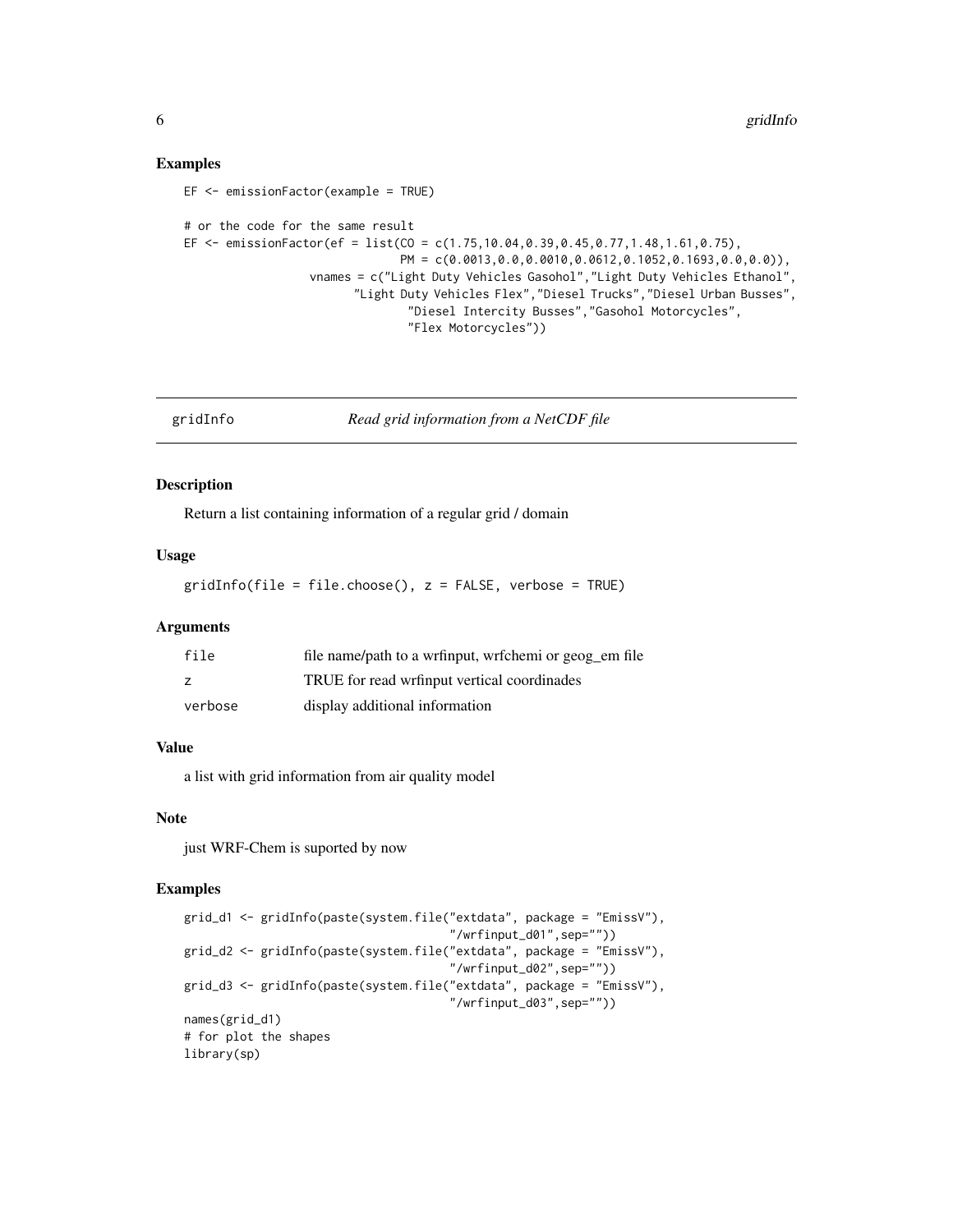#### <span id="page-6-0"></span>lineSource 7 and 7 and 7 and 7 and 7 and 7 and 7 and 7 and 7 and 7 and 7 and 7 and 7 and 7 and 7 and 7 and 7 and 7 and 7 and 7 and 7 and 7 and 7 and 7 and 7 and 7 and 7 and 7 and 7 and 7 and 7 and 7 and 7 and 7 and 7 and 7

```
shape <- raster::shapefile(paste0(system.file("extdata", package = "EmissV"),
                                                ''/BR.shp"))plot(shape, xlim = c(-55, -40), ylim = c(-30, -15), main="3 nested domains")axis(1); axis(2); box(); grid()lines(grid_d1$Box, col = "red")
text(grid_d1$xlim[2],grid_d1$Ylim[1],"d1",pos=4, offset = 0.5)
lines(grid_d2$Box, col = "red")
text(grid_d2$xlim[2],grid_d2$Ylim[1], "d2",pos=4, offset = 0.5)lines(grid_d3$Box, col = "red")
text(grid_d3$xlim[1],grid_d3$Ylim[2], "d3",pos=2, offset = 0.0)
```
<span id="page-6-1"></span>

lineSource *Distribution of emissions by lines*

#### Description

Create a emission distribution from 'sp' or 'sf' spatial lines data.frame or spatial lines.

There 3 modes available to create the emission grid: - using gridInfo function output (defoult) using the patch to "wrfinput" (output from real.exe) file or "geo" for (output from geog.exe) - "sf" (and "sp") uses a grid in SpatialPolygons format

The variable is the column of the data.frame with contains the variable to be used as emissions, by defoult the idstribution taken into acount the lench distribution of lines into each grid cell and the output is normalized.

#### Usage

```
lineSource(
  s,
  grid,
  as_raster = FALSE,
  type = "info",\text{gcol} = 100,grow = 100,
  variable = "length",
  verbose = TRUE
)
```
#### Arguments

| S         | SpatialLinesDataFrame of SpatialLines object                    |
|-----------|-----------------------------------------------------------------|
| grid      | grid object with the grid information or filename               |
| as_raster | output format, TRUE for raster, FALSE for matrix                |
| type      | "info" (default), "wrfinput", "geo", "sp" or "sf" for grid type |
| gcol      | grid points for a "sp" or "sf" type                             |
| grow      | grid points for a "sp" or "sf" type                             |
| variable  | variable to use, default is line length                         |
| verbose   | display additional information                                  |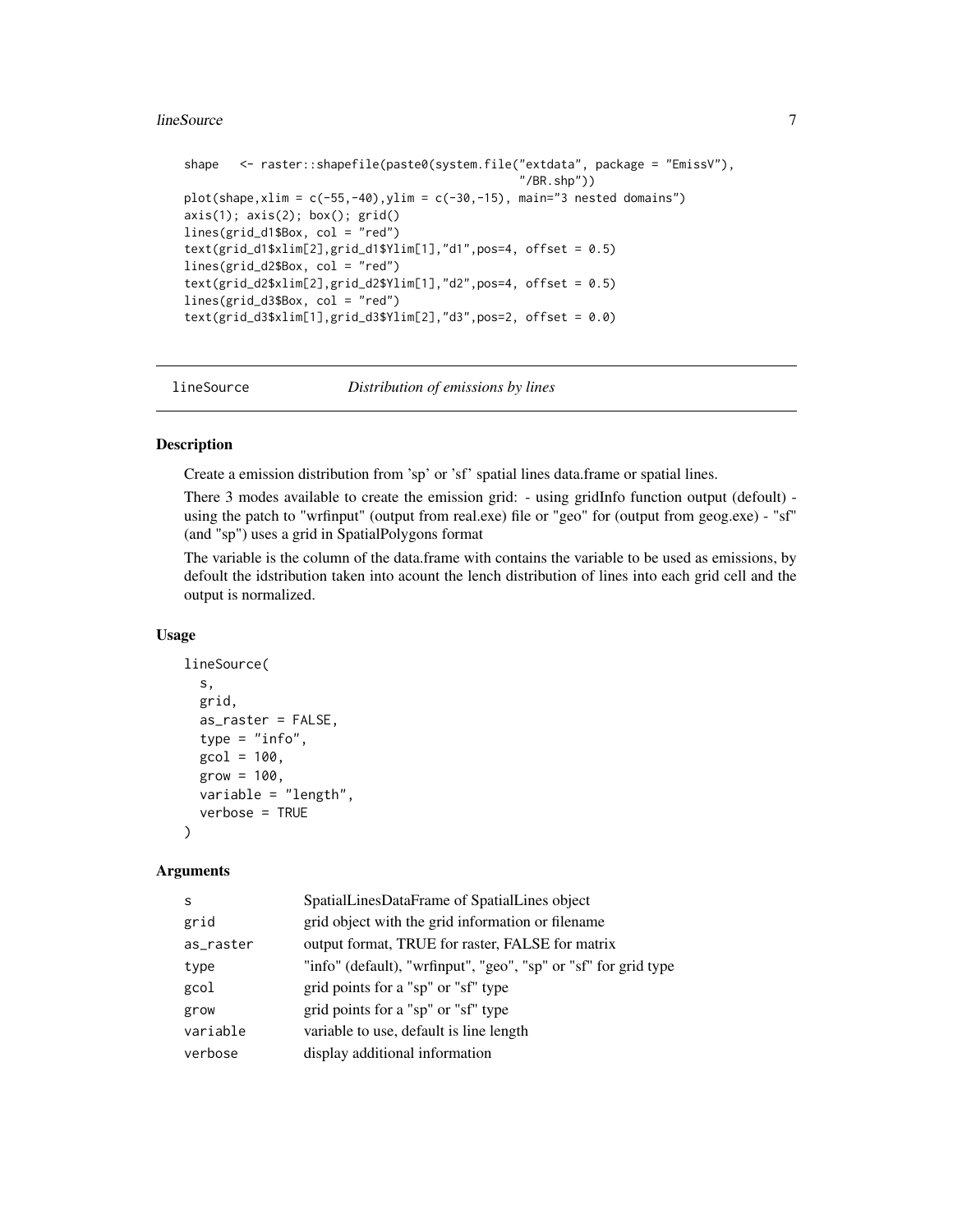#### <span id="page-7-0"></span>Value

a raster object containing the spatial distribution of emissions

#### Source

OpenstreetMap data avaliable <https://www.openstreetmap.org/> and [https://download.geofa](https://download.geofabrik.de/)brik. [de/](https://download.geofabrik.de/)

#### See Also

[gridInfo](#page-5-1) and [rasterSource](#page-12-1)

#### Examples

```
roads <- osmar::get_osm(osmar::complete_file(),
                        source = osmar::osmsource_file(paste(system.file("extdata",
                       package="EmissV"),"/streets.osm.xz",sep="")))
road_lines <- osmar::as_sp(roads,what = "lines")
# selecting only 2 roads
road_lines <- road_lines[1:2,]
roads <- sf::st_as_sf(road_lines)
d3 <- gridInfo(paste0(system.file("extdata", package = "EmissV"),"/wrfinput_d03"))
roadLength <- lineSource(roads,d3,as_raster=TRUE)
sp::spplot(roadLength,
          scales = list(draw=TRUE),
          ylab="Lat", xlab="Lon",main="Length of roads",
          sp.layout=list("sp.lines", road_lines))
```
perfil *Temporal profile for emissions*

#### Description

Set of hourly profiles that represents the mean activity for each hour (local time) of the week.

LDV Light Duty vehicles

HDV Heavy Duty vehicles

PC\_JUNE\_2012 passenger cars counted in June 2012

PC\_JUNE\_2013 passenger cars counted in June 2013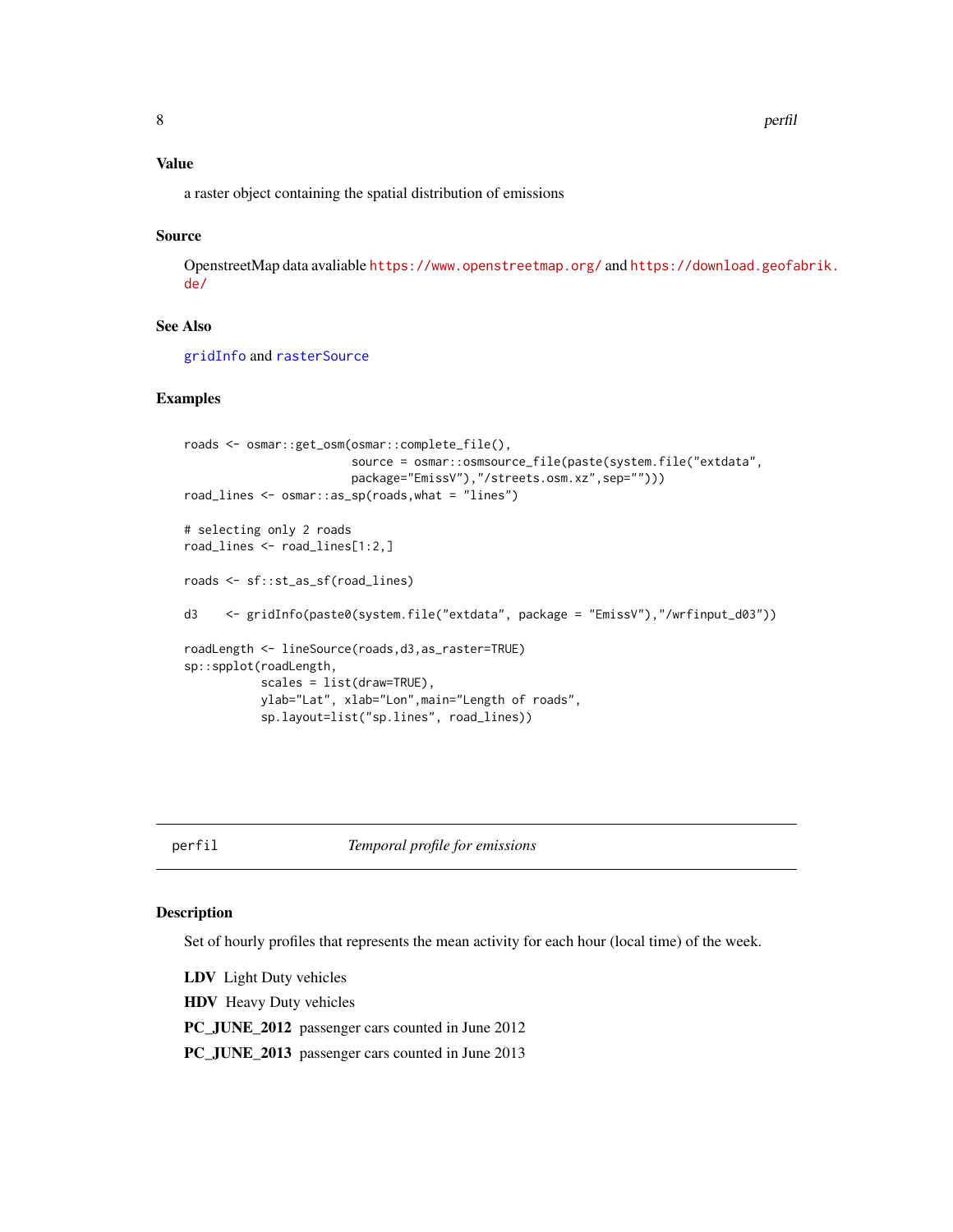PC\_JUNE\_2014 passenger cars counted in June 2014 LCV\_JUNE\_2012 light comercial vehicles counted in June 2012 LCV\_JUNE\_2013 light comercial vehicles counted in June 2013 LCV\_JUNE\_2014 light comercial vehicles counted in June 2014 MC\_JUNE\_2012 motorcycles counted in June 2012 MC JUNE 2013 motorcycles counted in June 2013 MC\_JUNE\_2014 motorcycles counted in June 2014 HGV\_JUNE\_2012 Heavy good vehicles counted in June 2012 HGV\_JUNE\_2013 Heavy good vehicles counted in June 2013 HGV\_JUNE\_2014 Heavy good vehicles counted in June 2014 PC\_JANUARY\_2012 passenger cars counted in january 2012 PC\_JANUARY\_2013 passenger cars counted in january 2013 PC\_JANUARY\_2014 passenger cars counted in january 2014 LCV\_JANUARY\_2012 light comercial vehicles counted in january 2012 LCV\_JANUARY\_2013 light comercial vehicles counted in january 2013 LCV\_JANUARY\_2014 light comercial vehicles counted in january 2014 MC\_JANUARY\_2012 Motorcycles counted in january 2012 MC\_JANUARY\_2014 Motorcycles counted in january 2014 HGV\_JANUARY\_2012 Heavy good vehicles counted in january 2012 HGV\_JANUARY\_2013 Heavy good vehicles counted in january 2013 HGV\_JANUARY\_2014 Heavy good vehicles counted in january 2014 POW Power generation emission profile IND Industrial emission profile RES Residencial emission profile TRA Transport emission profile AGR Agriculture emission profile SHP Emission profile for ships SLV Solvent use emission constant profile WBD Waste burning emisssion constant profile PC\_nov\_2018 passenger cars at Janio Quadros on November 2018 HGV nov 2018 heavy good vehicles at Janio Quadros on November 2018 TOTAL\_nov\_2018 total vehicle at Janio Quadros on November 2018 PC\_out\_2018 passenger cars at Anhanguera-Castello Branco on October 2018 MC\_out\_2018 Motorcycles cars at Anhanguera-Castello Branco on October 2018

Usage

data(perfil)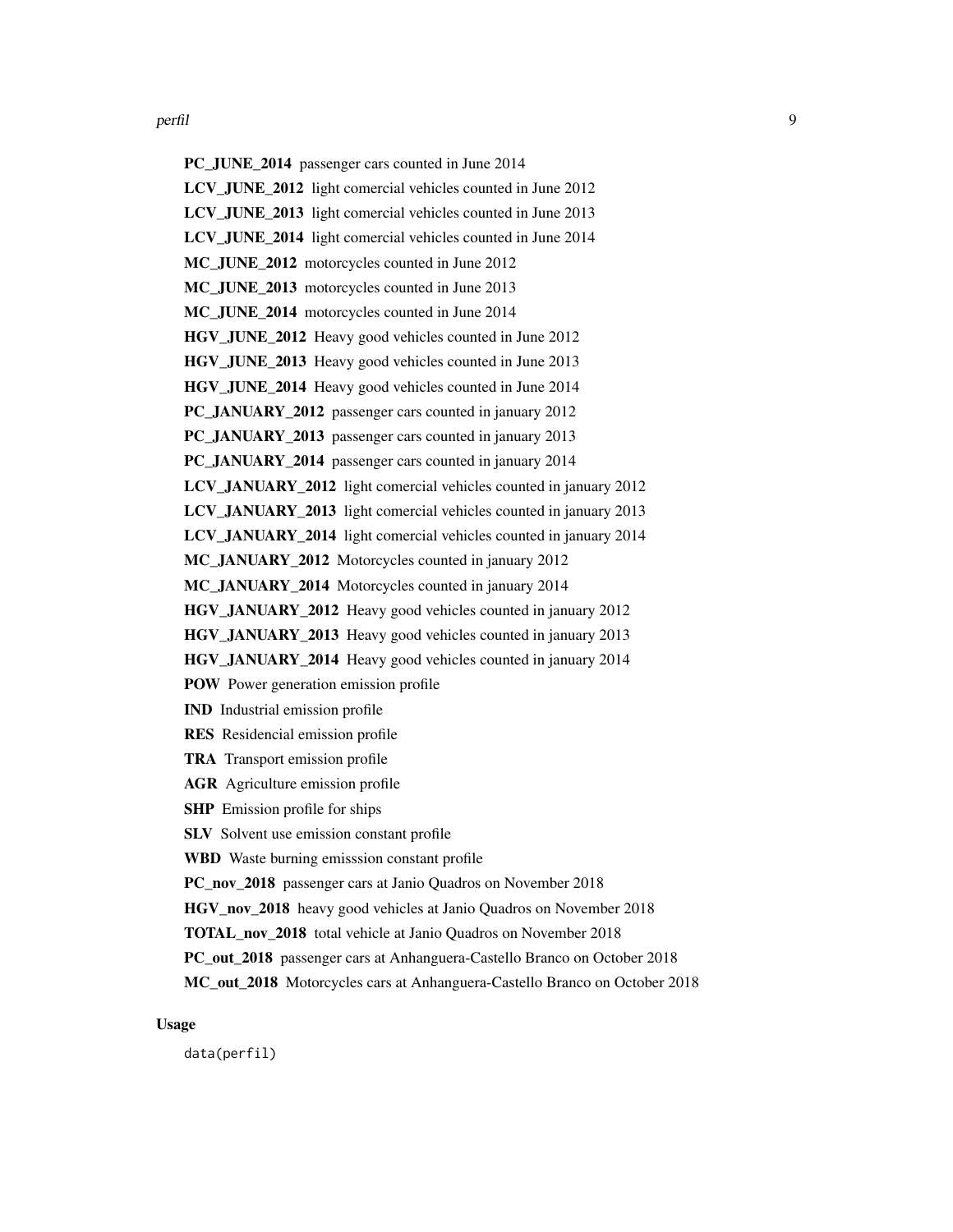#### Format

A list of data frames with activity by hour and weekday.

#### Details

- Profiles 1 to 2 are from traffic count at São Paulo city from Perez Martínez et al (2014).

- Profiles 3 to 25 comes from traffic counted of toll stations located in São Paulo city, for summer and winters of 2012, 2013 and 2014.

- Profiles 26 to 33 are for different sectors from Oliver et al (2003).

- Profiles 34 to 36 are for volumetric mechanized traffic count at Janio Quadros tunnel on November 2018.

- Profiles 37 to 38 are for volumetric mechanized traffic count at Anhanguera-Castello Branco on October 2018.

#### **Note**

The profile is normalized by days (but is balanced for a complete week) it means diary\_emission x profile = hourly\_emission.

#### References

Pérez-Martínez, P. J., Miranda, R. M., Nogueira, T., Guardani, M. L., Fornaro, A., Ynoue, R., & Andrade, M. F. (2014). Emission factors of air pollutants from vehicles measured inside road tunnels in São Paulo: case study comparison. International Journal of Environmental Science and Technology, 11(8), 2155-2168.

Olivier, J., J. Peters, C. Granier, G. Pétron, J.F. Müller, and S. Wallens, Present and future surface emissions of atmospheric compounds, POET Report #2, EU project EVK2-1999-00011, 2003.

#### Examples

```
# load the data
data(perfil)
# function to simple view
plot.perfil <- function(per = perfil$LDV, text="", color = "#0000FFBB"){
 plot(per[, 1], ty = "1", ylim = range(per), axe = FALSE,xlab = "hour", ylab = "Intensity", main = text, col=color)for(i in 2:7){
   lines(per[,i],col = color)
 }
 for(i in 1:7){
   points(per[,i],col = "black", pch = 20)}
 axis(1,at=0.5+c(0,6,12,18,24),labels = c("00:00","06:00","12:00","18:00","00:00"))
 axis(2)
 box()
}
# view all profiles in perfil data
```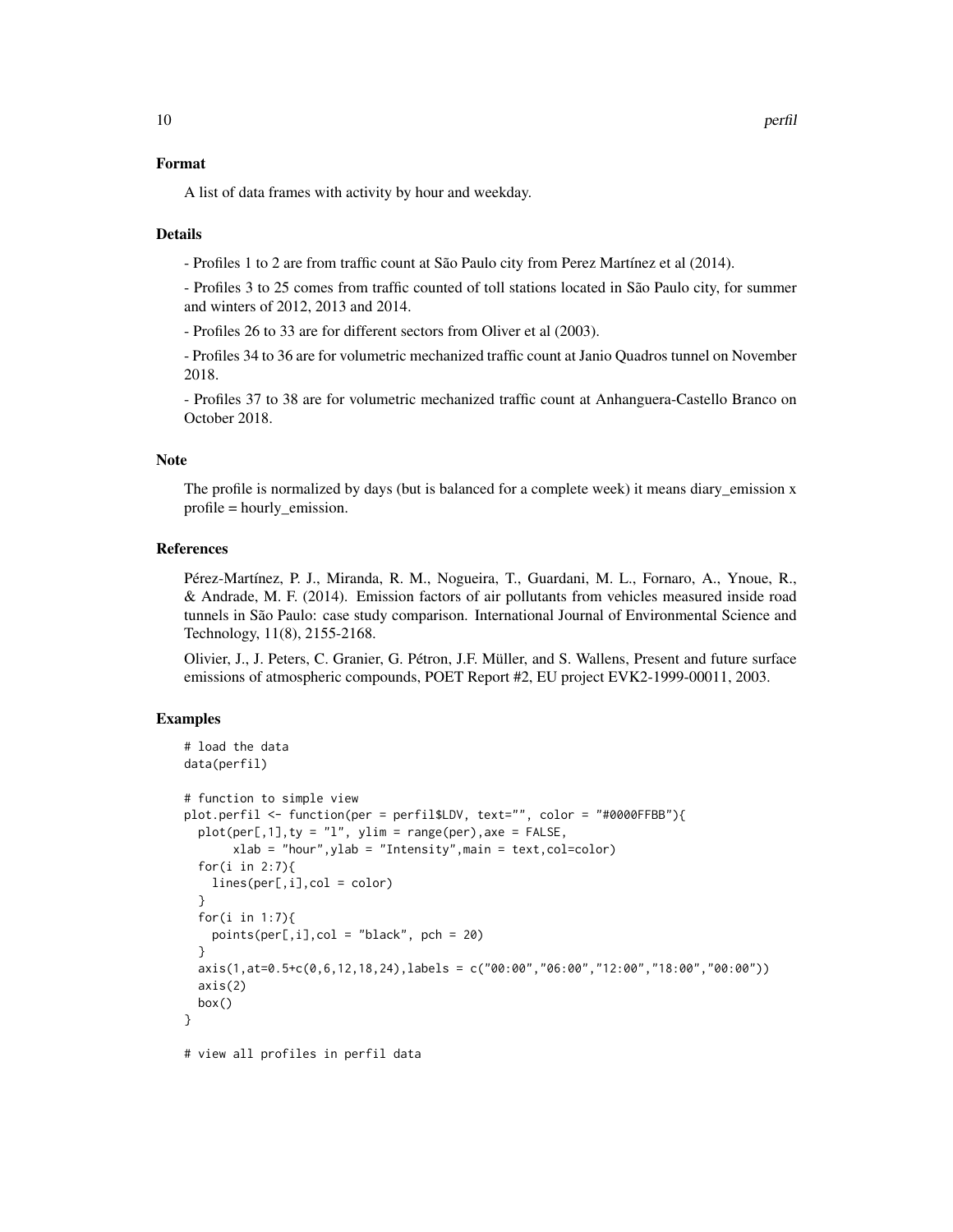#### <span id="page-10-0"></span>plumeRise 11

```
for(i in 1:length(names(perfil))){
  cat(paste("profile",i,names(perfil)[i],"\n"))
  plot.perfil(perfil[[i]],names(perfil)[i])
}
```
plumeRise *Calculate plume rise height.*

#### Description

Calculate the maximum height of rise based on Brigs (1975), the height is calculated using different formulations depending on stability and wind conditions.

#### Usage

plumeRise(df, imax = 10, ermax = 1/100, Hmax = TRUE, verbose = TRUE)

#### Arguments

| df      | data.frame with micrometeorological and emission data |
|---------|-------------------------------------------------------|
| imax    | maximum number of iteractions                         |
| ermax   | maximum error                                         |
| Hmax    | use weil limit for plume rise, see details            |
| verbose | display additional information                        |

#### Format

data.frame with the input, rise (m) and effective higt (m)

#### Details

The input data.frame must contains the folloging colluns:

- z: height of the emission (m)
- r: source raius (m)
- Ve: emission velocity (m/s)
- Te: emission temperature (K)
- ws: wind speed (m/s)
- Temp: ambient temperature (K)
- h: height of the Atmospheric Boundary Layer-ABL (m)
- L: Monin-Obuhkov Lench (m)
- dtdz: lapse ration of potential temperature, used only for stable ABL (K/m)
- Ustar: atriction velocity, used only for neutral ABL (m/s)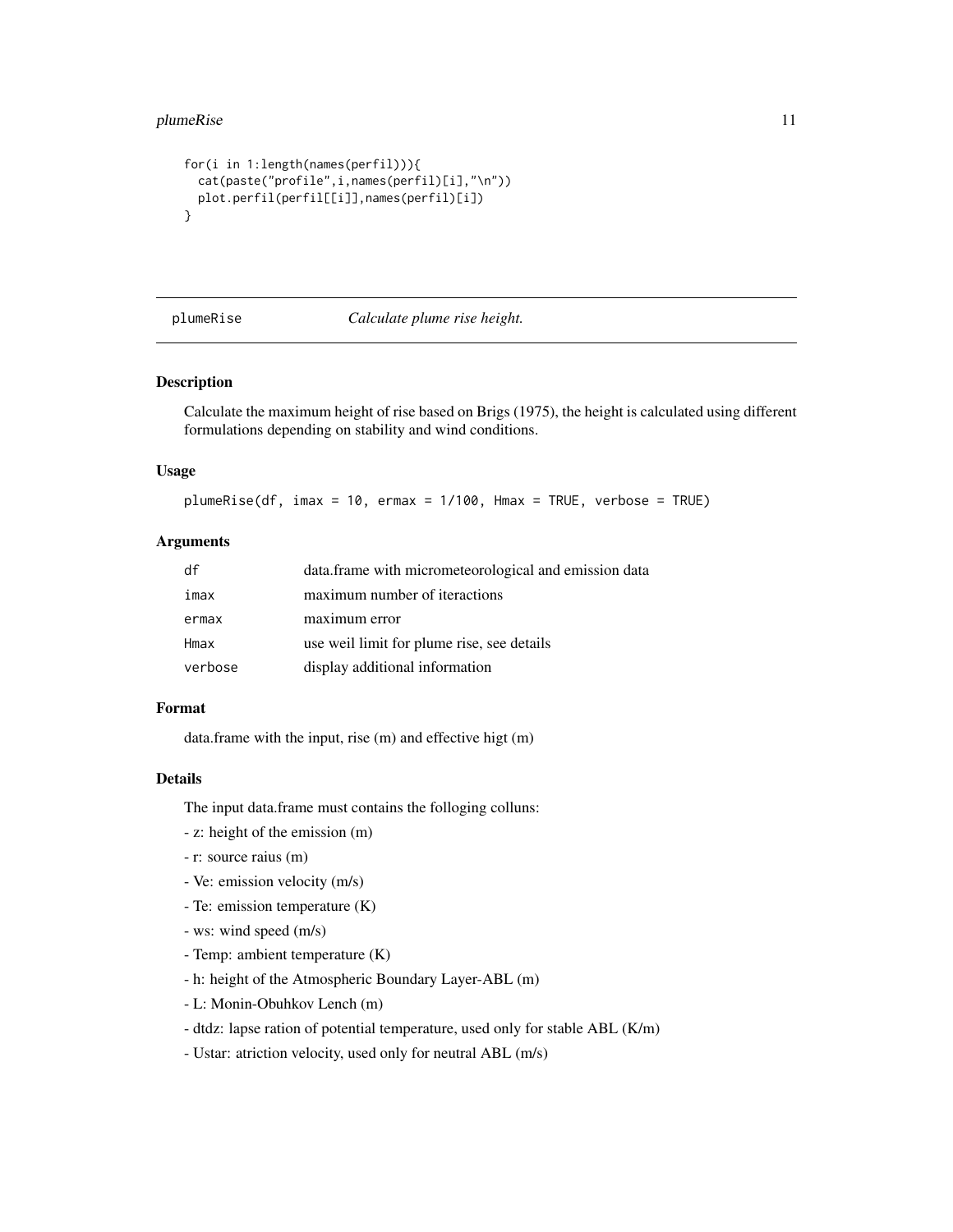<span id="page-11-0"></span>- Wstar: scale of convectie velocity, used only for convective ABL (m/s)

Addcitionaly some combination of ws, Wstar and Ustar can produce inacurate results, Weil (1979) propose a geometric limit of 0.62 \* (h - Hs) for the rise value.

#### Value

a data.frame with effective height of emissions for pointSource function

#### References

The plume rise formulas are from Brigs (1975):"Brigs, G. A. Plume rise predictions, Lectures on Air Pollution and Environmental Impact Analyses. Amer. Meteor. Soc. p. 59-111, 1975." and Arya 1999: "Arya, S.P., 1999, Air Pollution Meteorology and Dispersion, Oxford University Press, New York, 310 p."

The limits are from Weil (1979): "WEIL, J.C. Assessmet of plume rise and dispersion models using LIDAR data, PPSP-MP-24. Prepared by Environmental Center, Martin Marietta Corporation, for Maryland Department of Natural Resources. 1979."

The example is data from a chimney of the Candiota thermoelectric powerplant from Arabage et al (2006) "Arabage, M. C.; Degrazia, G. A.; Moraes O. L. Simulação euleriana da dispersão local da pluma de poluente atmosférico de Candiota-RS. Revista Brasileira de Meteorologia, v.21, n.2, p. 153-160, 2006."

#### Examples

```
candiota <- matrix(c(150,1,20,420,3.11,273.15 + 3.16,200,-34.86,3.11,0.33,
                     150,1,20,420,3.81,273.15 + 4.69,300,-34.83,3.81,0.40,
                     150,1,20,420,3.23,273.15 + 5.53,400,-24.43,3.23,0.48,
                     150,1,20,420,3.47,273.15 + 6.41,500,-15.15,3.48,0.52,
                     150,1,20,420,3.37,273.15 + 6.35,600, -8.85,3.37,2.30,
                     150,1,20,420,3.69,273.15 + 5.93,800,-10.08,3.69,2.80,
                     150,1,20,420,3.59,273.15 + 6.08,800, -7.23,3.49,1.57,
                     150,1,20,420,4.14,273.15 + 6.53,900,-28.12,4.14,0.97),
                     ncol = 10, byrow = TRUE)
candiota <- data.frame(candiota)
names(candiota) <- c("z","r","Ve","Te","ws","Temp","h","L","Ustar","Wstar")
row.names(candiota) <- c("08:00","09:00",paste(10:15,":00",sep=""))
candiota <- plumeRise(candiota,Hmax = TRUE)
print(candiota)
```
pointSource *Emissions from point sources*

#### **Description**

Transform a set of points into a grinded output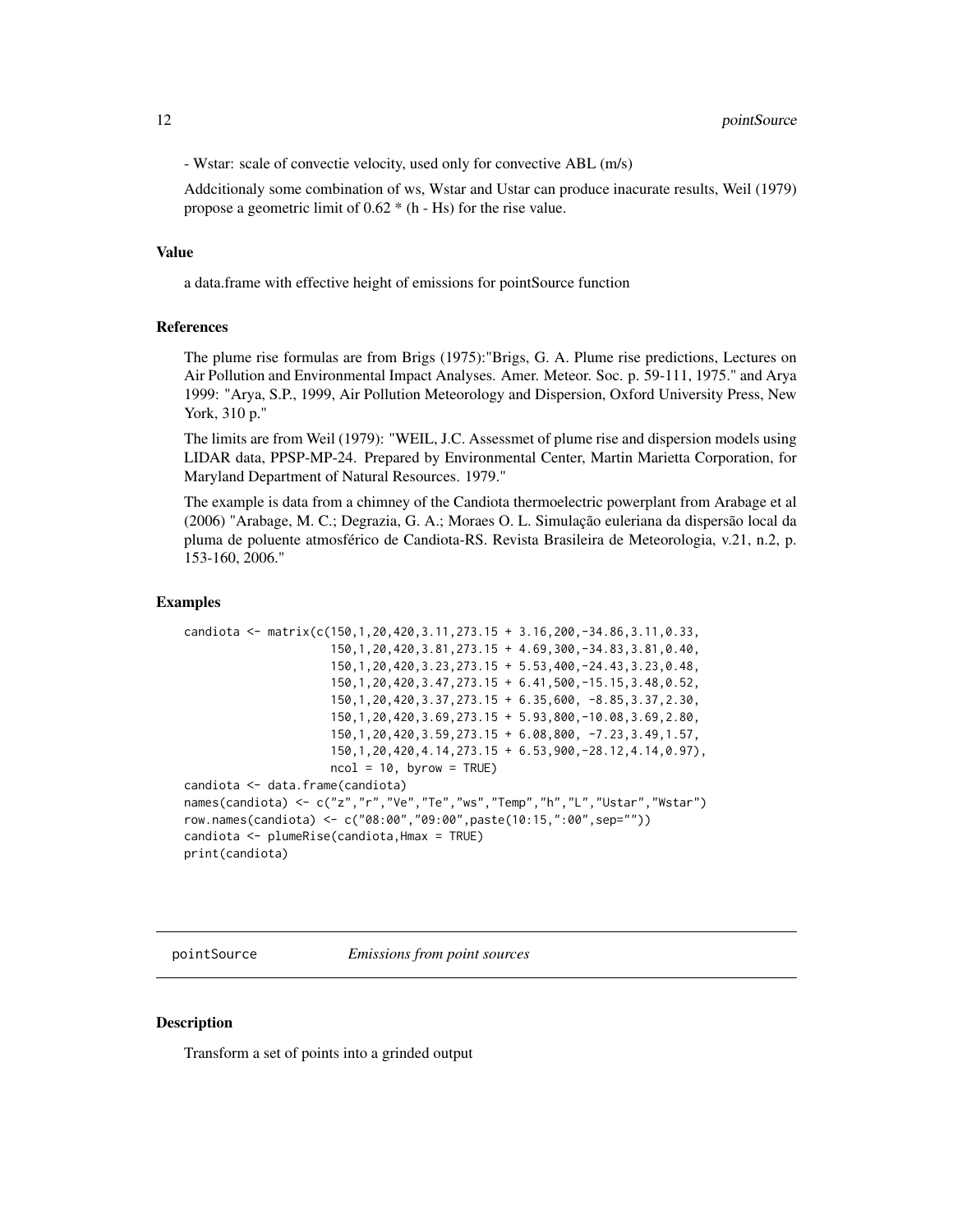#### <span id="page-12-0"></span>rasterSource 13

#### Usage

pointSource(emissions, grid, verbose = TRUE)

#### Arguments

| emissions | list of points                        |
|-----------|---------------------------------------|
| grid      | grid object with the grid information |
| verbose   | display additional information        |

#### Value

a raster

#### See Also

[gridInfo](#page-5-1) and [rasterSource](#page-12-1)

#### Examples

```
d1 <- gridInfo(paste(system.file("extdata", package = "EmissV"),"/wrfinput_d01",sep=""))
p = data. frame(lat = c(-22,-22,-23.5),
              lon = c(-46, -48, -47),
              z = c(0 , 0, 0 ),
              emission = c(666, 444, 111))
p_emissions <- pointSource(emissions = p, grid = d1)
sp::spplot(p_emissions,scales = list(draw=TRUE), ylab="Lat", xlab="Lon",
          main = "3 point sources for domain d1")
```
<span id="page-12-1"></span>

| rasterSource | Distribution of emissions by a georeferenced image |  |
|--------------|----------------------------------------------------|--|
|--------------|----------------------------------------------------|--|

#### Description

Calculate the spatial distribution by a raster

#### Usage

```
rasterSource(r, grid, nlevels = "all", conservative = TRUE, verbose = TRUE)
```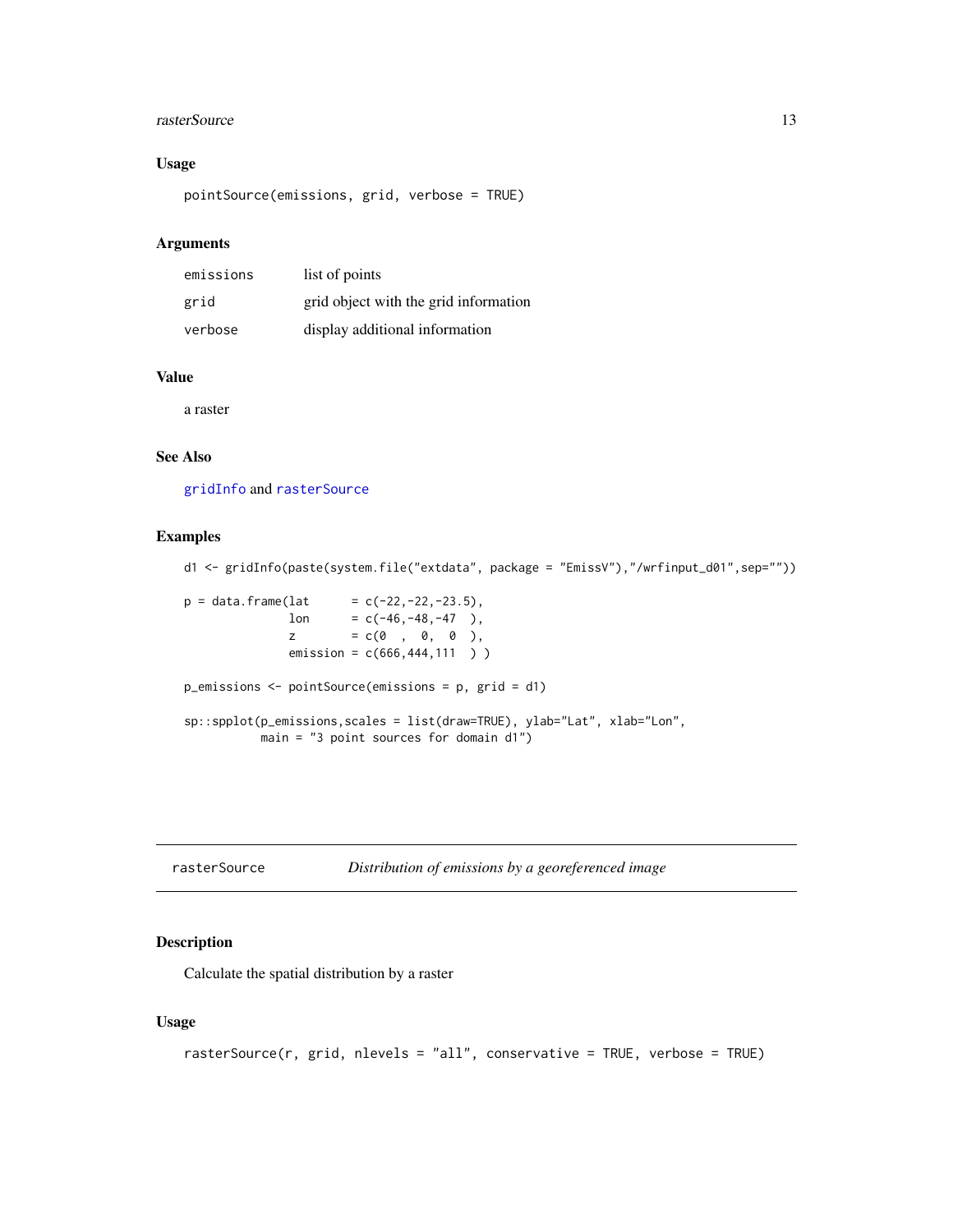#### <span id="page-13-0"></span>**Arguments**

|              | input raster object                                           |
|--------------|---------------------------------------------------------------|
| grid         | grid object with the grid information                         |
| nlevels      | number of vertical levels off the emission array              |
| conservative | TRUE (default) to conserve total mass, FALSE to conserve flux |
| verbose      | display additional information                                |

#### Details

About the DMSP and example data [https://en.wikipedia.org/wiki/Defense\\_Meteorological](https://en.wikipedia.org/wiki/Defense_Meteorological_Satellite_Program)\_ [Satellite\\_Program](https://en.wikipedia.org/wiki/Defense_Meteorological_Satellite_Program)

#### Value

Returns a matrix

#### Source

Exemple data is a low resolution cutting from image of persistent lights of the Defense Meteorological Satellite Program (DMSP) [https://pt.wikipedia.org/wiki/Defense\\_Meteorological\\_](https://pt.wikipedia.org/wiki/Defense_Meteorological_Satellite_Program) [Satellite\\_Program](https://pt.wikipedia.org/wiki/Defense_Meteorological_Satellite_Program)

Data avaliable <https://www.ospo.noaa.gov/Operations/DMSP/index.html>

#### See Also

[gridInfo](#page-5-1) and [lineSource](#page-6-1)

#### Examples

```
grid <- gridInfo(paste(system.file("extdata", package = "EmissV"),"/wrfinput_d01",sep=""))
x <- raster::raster(paste(system.file("extdata", package = "EmissV"),"/dmsp.tiff",sep=""))
test <- rasterSource(x, grid)
image(test, axe = FALSE, main = "Spatial distribution by Persistent Nocturnal Lights from DMSP")
```
<span id="page-13-1"></span>read *Read NetCDF data from global inventories*

#### Description

Read data from global inventories. Several files can be read to produce one emission output and/or can be splitted into several species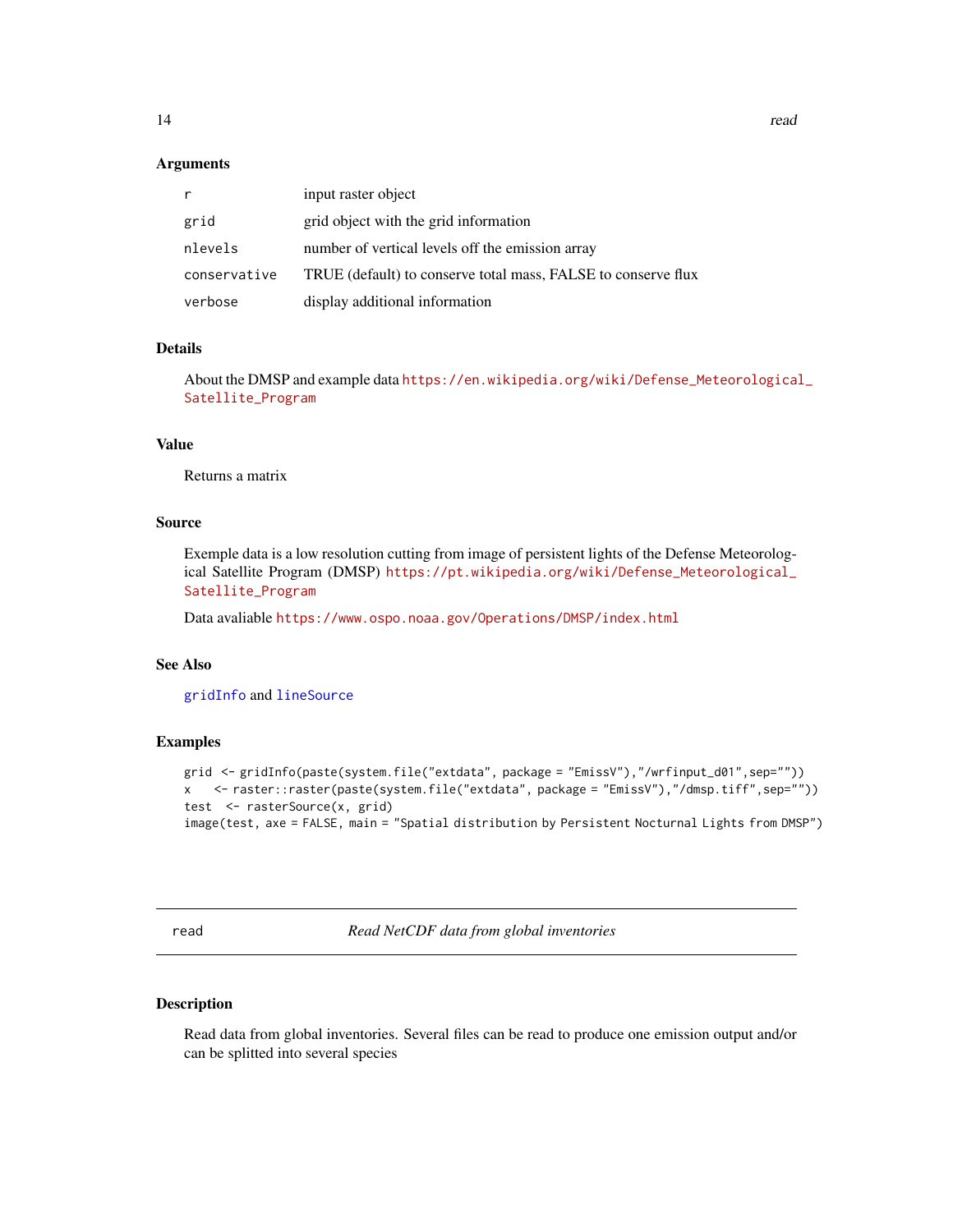read and the contract of the contract of the contract of the contract of the contract of the contract of the contract of the contract of the contract of the contract of the contract of the contract of the contract of the c

### Usage

```
read(
 file = file.choose(),
 version = NA,
 coef = rep(1, length(file)),
 spec = NULL,year = 1,month = 1,
 hour = 1,
 categories,
 reproject = TRUE,
 as_raster = TRUE,
 skip_missing = FALSE,
 verbose = TRUE
)
```
#### Arguments

| file    | file name or names (variables are summed) |
|---------|-------------------------------------------|
| version | Character; One of of the following:       |

| argument                 | tested       | region       | resolution                | projection      |
|--------------------------|--------------|--------------|---------------------------|-----------------|
| <b>EDGAR</b>             | 4.32 and 5.0 | Global       | $0.1 \times 0.1$          | longlat         |
| EDGAR HTAP <sub>v2</sub> | 2.2          | Global       | $0.1 \times 0.1$ °        | longlat         |
| <b>GAINS</b>             | v5a          | Global       | $0.5 \times 0.5$          | longlat         |
| <b>RCP</b>               | RCP3PD Glb   | Global       | $0.5 \times 0.5$          | longlat         |
| <b>MACCITY</b>           | 2010         | Global       | $0.5 \times 0.5$          | longlat         |
| <b>FFDAS</b>             | 2.2          | Global       | $0.1 \times 0.1$          | longlat         |
| <b>ODIAC</b>             | 2020         | Global       | $1 \times 1$ <sup>o</sup> | longlat         |
| <b>VULCAN-y</b>          | 3.0          | US           | $1 \times 1$ Km           | lcc             |
| <b>VULCAN-h</b>          | 3.0          | US           | $1 \times 1$ Km           | lcc             |
| <b>ACES</b>              | 2020         | <b>NE US</b> | $1 \times 1$ km           | <sub>1</sub> cc |

| coef         | coefficients to merge different sources (file) into one emission                                           |
|--------------|------------------------------------------------------------------------------------------------------------|
| spec         | numeric speciation vector to split emission into different species                                         |
| year         | scenario index (only for GAINS and VULCAN-y)                                                               |
| month        | the desired month of the inventory (MACCITY and ODIAC)                                                     |
| hour         | hour of the emission (only for ACES and VULCAN-h)                                                          |
| categories   | considered categories (for MACCITY/GAINS variable names), empty for use<br>all                             |
| reproject    | to project the output to "+proj=longlat" needed for emission function (only for<br><b>VULCAN</b> and ACES) |
| as_raster    | return a raster (default) or matrix (with units)                                                           |
| skip_missing | return a zero emission and a warning for missing files/variables                                           |
| verbose      | display additional information                                                                             |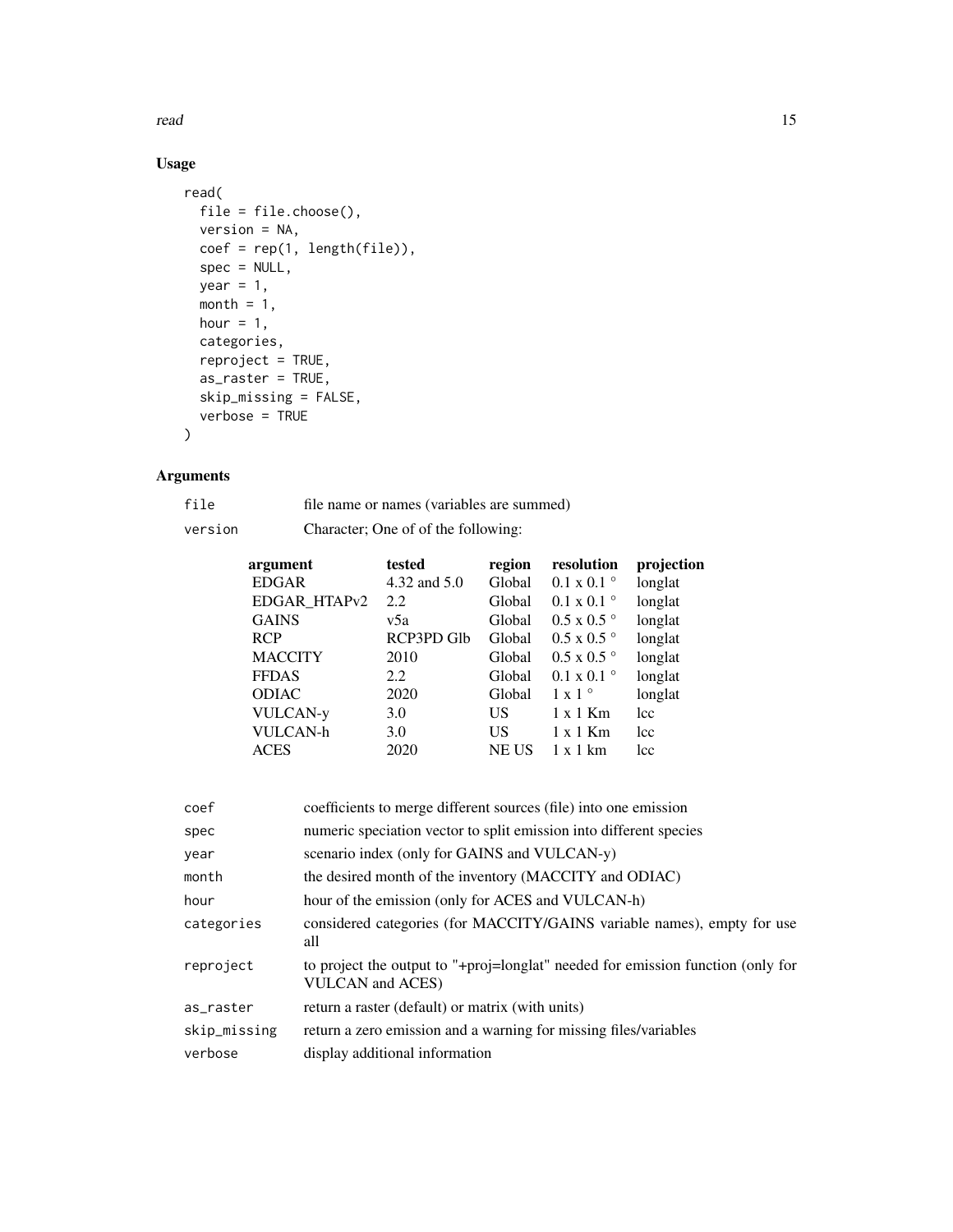#### Value

Matrix or raster

#### Note

for EDGAR (all versions), GAINS, RCP and MACCTITY, please use flux (kg m-2 s-1) NetCDF file.

#### Source

Read abbout EDGAR at http://edgar.jrc.ec.europa.eu and MACCITY at http://accent.aero.jussieu.fr/MACC\_metadata.php

#### References

Janssens-Maenhout, G., Dentener, F., Van Aardenne, J., Monni, S., Pagliari, V., Orlandini, L., ... & Wankmüller, R. (2012). EDGAR-HTAP: a harmonized gridded air pollution emission dataset based on national inventories. European Commission Joint Research Centre Institute for Environment and Sustainability. JRC 68434 UR 25229 EUR 25229, ISBN 978-92-79-23123-0.

Lamarque, J.-F., Bond, T. C., Eyring, V., Granier, C., Heil, A., Klimont, Z., Lee, D., Liousse, C., Mieville, A., Owen, B., Schultz, M. G., Shindell, D., Smith, S. J., Stehfest, E., Van Aardenne, J., Cooper, O. R., Kainuma, M., Mahowald, N., McConnell, J. R., Naik, V., Riahi, K., and van Vuuren, D. P.: Historical (1850-2000) gridded anthropogenic and biomass burning emissions of reactive gases and aerosols: methodology and application, Atmos. Chem. Phys., 10, 7017-7039, doi:10.5194/acp-10-7017-2010, 2010.

Z Klimont, S. J. Smith and J Cofala The last decade of global anthropogenic sulfur dioxide: 2000–2011 emissions Environmental Research Letters 8, 014003, 2013

Gurney, Kevin R., Jianming Liang, Risa Patarasuk, Yang Song, Jianhua Huang, and Geoffrey Roest (2019) The Vulcan Version 3.0 High-Resolution Fossil Fuel CO2 Emissions for the United States. Nature Scientific Data.

#### See Also

[rasterSource](#page-12-1) and [gridInfo](#page-5-1) [species](#page-17-1)

#### Examples

```
dir.create(file.path(tempdir(), "EDGARv432"))
folder <- setwd(file.path(tempdir(), "EDGARv432"))
url <- "http://jeodpp.jrc.ec.europa.eu/ftp/jrc-opendata/EDGAR/datasets/v432_AP/NOx"
file <- 'v432_NOx_2012.0.1x0.1.zip'
download.file(paste0(url,'/TOTALS/',file), file)
unzip('v432_NOx_2012.0.1x0.1.zip')
n(x < - read(file = dir(path = '.nc'),
```
<span id="page-15-0"></span>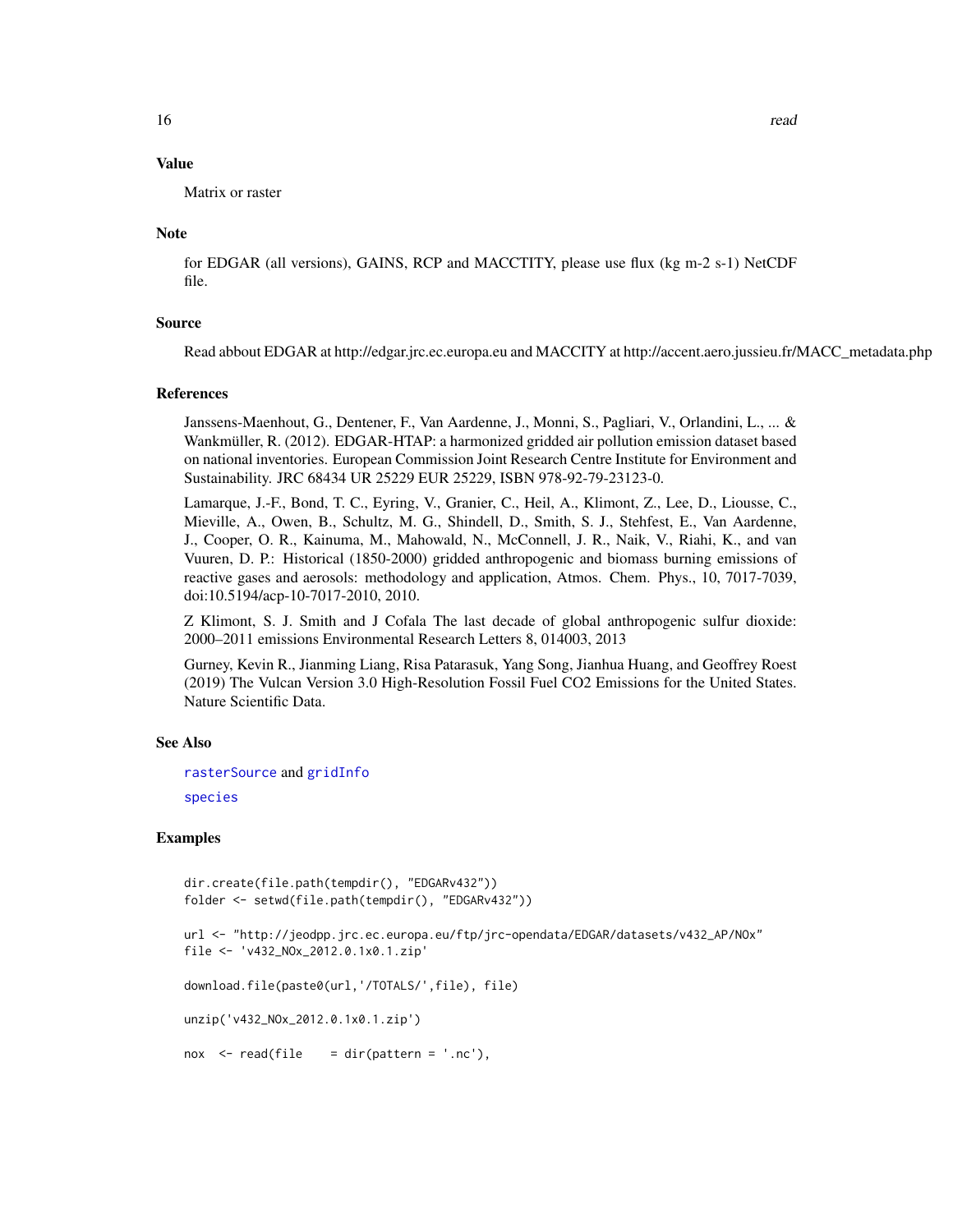<span id="page-16-0"></span>version = 'EDGAR',  $spec = c(E_N0 = 0.9, # 90% of N0x is N0)$ E\_NO2 = 0.1 )) # 10% of NOx is NO2 setwd(folder) sp::spplot(nox\$E\_NO, scales = list(draw=TRUE), xlab="Lat", ylab="Lon", main="NO emissions from EDGAR (in g / m2 s)") d1 <- gridInfo(paste(system.file("extdata", package = "EmissV"),"/wrfinput\_d01",sep="")) NO <- emission(grid = d1, inventory = nox\$E\_NO, pol = "NO", mm = 30.01, plot = TRUE)

<span id="page-16-1"></span>speciation *Speciation of emissions in different compounds*

#### Description

Distribute the total mass of estimated emissions into model species.

#### Usage

speciation(total, spec = NULL, verbose = TRUE)

#### Arguments

| total   | emissions from totalEmissions        |
|---------|--------------------------------------|
| spec    | numeric speciation vector of species |
| verbose | display additional information       |

#### Value

Return a list with the daily total emission by interest area (cityes, states, countries, etc).

#### See Also

[species](#page-17-1)

#### Examples

```
veic <- vehicles(example = TRUE)
EmissionFactors <- emissionFactor(example = TRUE)
TOTAL <- totalEmission(veic,EmissionFactors,pol = "PM")
pm_iag <- c(E_PM25I = 0.0509200,
           E_PM25J = 0.1527600,
           E\_ECI = 0.1196620,E\_ECJ = 0.0076380,E_ORGI = 0.0534660,E_ORGJ = 0.2279340,
```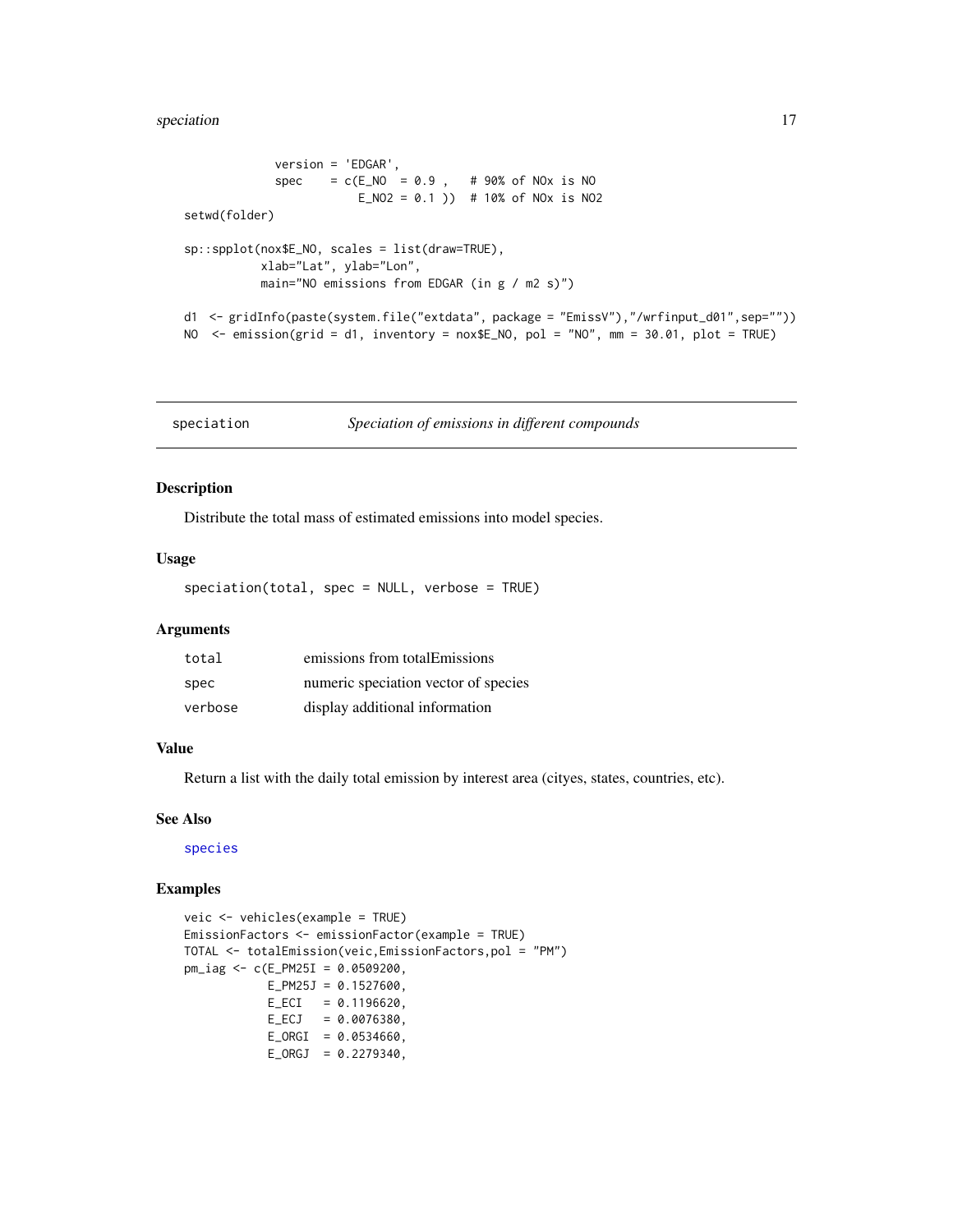```
E_SO4I = 0.0063784,
           E_S04J = 0.0405216,
           E_N03J = 0.0024656,
           E_N03I = 0.0082544,
           E_PM10 = 0.3300000)
PM <- speciation(TOTAL,pm_iag)
```
#### <span id="page-17-1"></span>species *Species mapping tables*

#### **Description**

Set of tables for speciation:

voc\_radm2\_mic Volatile organic compounds for RADM2 voc\_cbmz\_mic Volatile organic compounds for CBMZ voc\_moz\_mic Volatile organic compounds for MOZART voc\_saprc99\_mic volatile organic compounds for SAPRC99 veicularvoc\_radm2\_iag Vehicular volatile organic compounds for RADM2 (MOL) veicularvoc cbmz iag Vehicular volatile organic compounds for CBMZ (MOL) veicularvoc\_moz\_iag Vehicular volatile organic compounds for MOZART (MOL) veicularvoc saprc99 iag Vehicular volatile organic compounds for SAPRC99 (MOL) pm\_madesorgan\_iag Particulate matter for made/sorgan pm25\_madesorgan\_iag Fine particulate matter for made/sorgan nox\_iag Nox split Perez Martínez et al (2014) nox bcom Nox split usin Ntziachristos and Zamaras (2016) voc radm2 edgar432 Volatile organic compounds species from EDGAR 4.3.2 for RADM2 (MOL) voc\_moz\_edgar432 Volatile organic compounds species from EDGAR 4.3.2 for MOZART (MOL)

- Volatile organic compounds species map from 1 to 4 are from Li et al (2014) taken into account several sources of pollutants.

- Volatile organic compounds from vehicular activity species map 5 to 8 is a by fuel and emission process from USP-IAG tunel experiments (Rafee et al., 2017) emited by the process of exhaust (through the exhaust pipe), liquid (carter and evaporative) and vapor (fuel transfer operations).

- Particulate matter speciesmap for made/sorgan emissions 9 and 10.

- Nox split using Perez Martínez et al (2014) data (11).

- Nox split using mean of Ntziachristos and Zamaras (2016) data (12).

- Volatile organic compounds species map 13 and 14 are the corespondence from EDGAR 4.3.2 VOC specialization to RADM2 and MOZART.

#### Usage

data(species)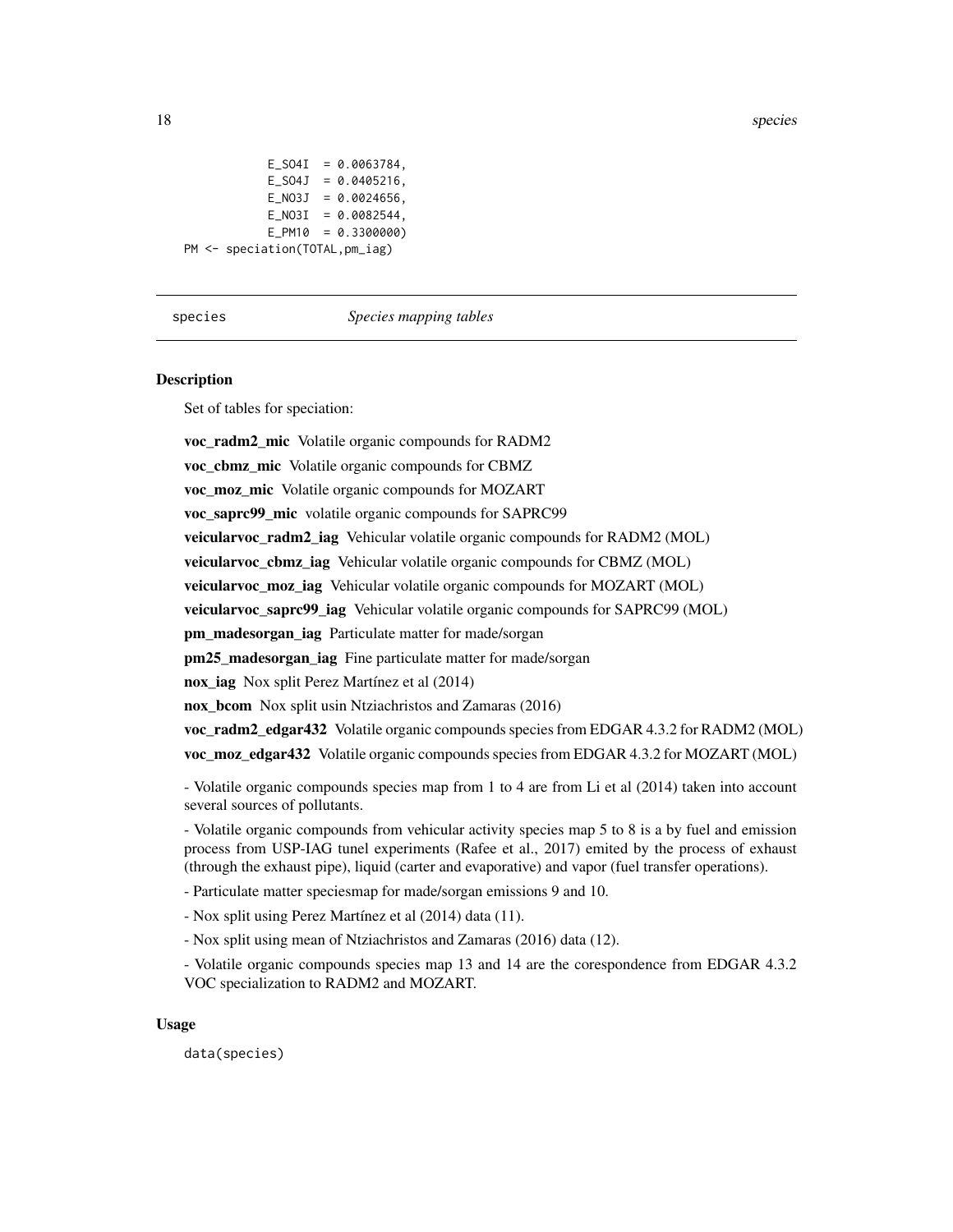#### species and the species of the species of the species of the species of the species of the species of the species of the species of the species of the species of the species of the species of the species of the species of

#### Format

List of numeric vectors with the 'names()' of the species and the values of each species.

#### **Details**

iag-voc: After estimating all the emissions of NMHC, it was used the speciation presented in (RAFEE et al., 2017). This speciation is based on tunnel measurements in São Paulo, depends on the type of fuel (E25, E100 and B5) and provides the mass of each chemical compound as mol/g. This speciation splits the NMHC from evaporative, liquid and exhaust emissions of E25, E100 and B5, into minimum compounds required for the Carbon Bond Mechanism (CBMZ) (ZA-VERI; PETERS, 1999). Atmospheric simulations using the same pollutants in Brazil have resulted in good agreement with observations (ANDRADE et al., 2015).

iag-pm: data tunnel experiments at São Paulo in Perez Martínez et al (2014)

iag-nox: common NOx split for São Paulo Metropolitan area.

bcom-nox: mean of Ntziachristos and Zamaras (2016) data.

mic: from Li et al (2014).

edgar: Edgar 4.3.2 emissions Crippa et al. (2018).

#### **Note**

The units are mass ratio (mass/mass) or MOL (MOL), this last case do not change the default 'mm' into 'emission()' function.

#### References

Li, M., Zhang, Q., Streets, D. G., He, K. B., Cheng, Y. F., Emmons, L. K., ... & Su, H. (2014). Mapping Asian anthropogenic emissions of non-methane volatile organic compounds to multiple chemical mechanisms. Atmos. Chem. Phys, 14(11), 5617-5638.

Huang, G., Brook, R., Crippa, M., Janssens-Maenhout, G., Schieberle, C., Dore, C., ... & Friedrich, R. (2017). Speciation of anthropogenic emissions of non-methane volatile organic compounds: a global gridded data set for 1970–2012. Atmospheric Chemistry and Physics, 17(12), 7683.

Abou Rafee, S. A., Martins, L. D., Kawashima, A. B., Almeida, D. S., Morais, M. V. B., Souza, R. V. A., Oliveira, M. B. L., Souza, R. A. F., Medeiros, A. S. S., Urbina, V., Freitas, E. D., Martin, S. T., and Martins, J. A.: Contributions of mobile, stationary and biogenic sources to air pollution in the Amazon rainforest: a numerical study with the WRF-Chem model, Atmos. Chem. Phys., 17, 7977-7995, https://doi.org/10.5194/acp-17-7977-2017, 2017.

Martins, L. D., Andrade, M. F. D., Freitas, E., Pretto, A., Gatti, L. V., Junior, O. M. A., et al. (2006). Emission factors for gas-powered vehicles traveling through road tunnels in Sao Paulo, Brazil. Environ. Sci. Technol. 40, 6722–6729. doi: 10.1021/es052441u

Pérez-Martínez, P. J., Miranda, R. M., Nogueira, T., Guardani, M. L., Fornaro, A., Ynoue, R., & Andrade, M. F. (2014). Emission factors of air pollutants from vehicles measured inside road tunnels in São Paulo: case study comparison. International Journal of Environmental Science and Technology, 11(8), 2155-2168.

ANDRADE, M. d. F. et al. Air quality forecasting system for southeastern brazil. Frontiers in Environmental Science, Frontiers, v. 3, p. 1–12, 2015.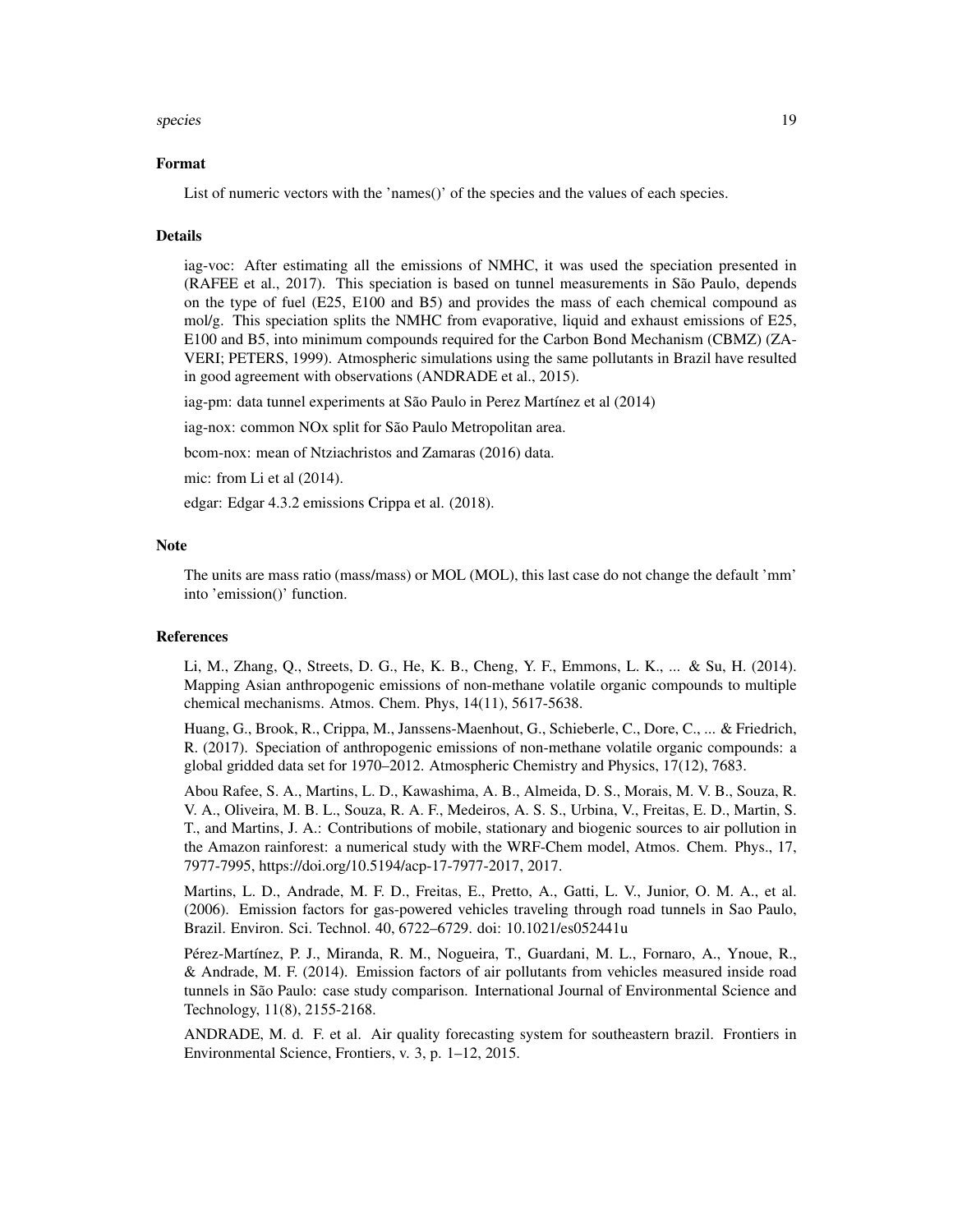<span id="page-19-0"></span>Crippa, M., Guizzardi, D., Muntean, M., Schaaf, E., Dentener, F., Aardenne, J. A. V., ... & Janssens-Maenhout, G. (2018). Gridded emissions of air pollutants for the period 1970–2012 within EDGAR v4.3.2. Earth System Science Data, 10(4), 1987-2013.

#### See Also

[speciation](#page-16-1) and [read](#page-13-1)

#### Examples

```
# load the mapping tables
data(species)
# names of eath mapping tables
for(i in 1:length(names(species)))
    cat(paste0("specie map ",i," ",names(species)[i],"\n"))
# names of species contained in the (first) mapping table
names(species[[1]])
# The first mapping table / species and values
species[1]
```
<span id="page-19-1"></span>totalEmission *Calculate total emissions*

#### Description

Caculate the total emission with:

Emission(pollutant) = sum( Vehicles(n) \* Km\_day\_use(n) \* Emission\_Factor(n,pollutant) ) where n is the type of the veicle

#### Usage

totalEmission(v, ef, pol, verbose = TRUE)

#### Arguments

| $\mathsf{v}$ | dataframe with the vehicle data |  |
|--------------|---------------------------------|--|
| еf           | emission factor                 |  |
| pol          | pollutant name in ef            |  |
| verbose      | display additional information  |  |

#### Value

Return a list with the daily total emission by interest area (cityes, states, countries, etc).

#### Note

the units (set\_units("value",unit) where the recomended unit is g/d) must be used to make the ef data.frame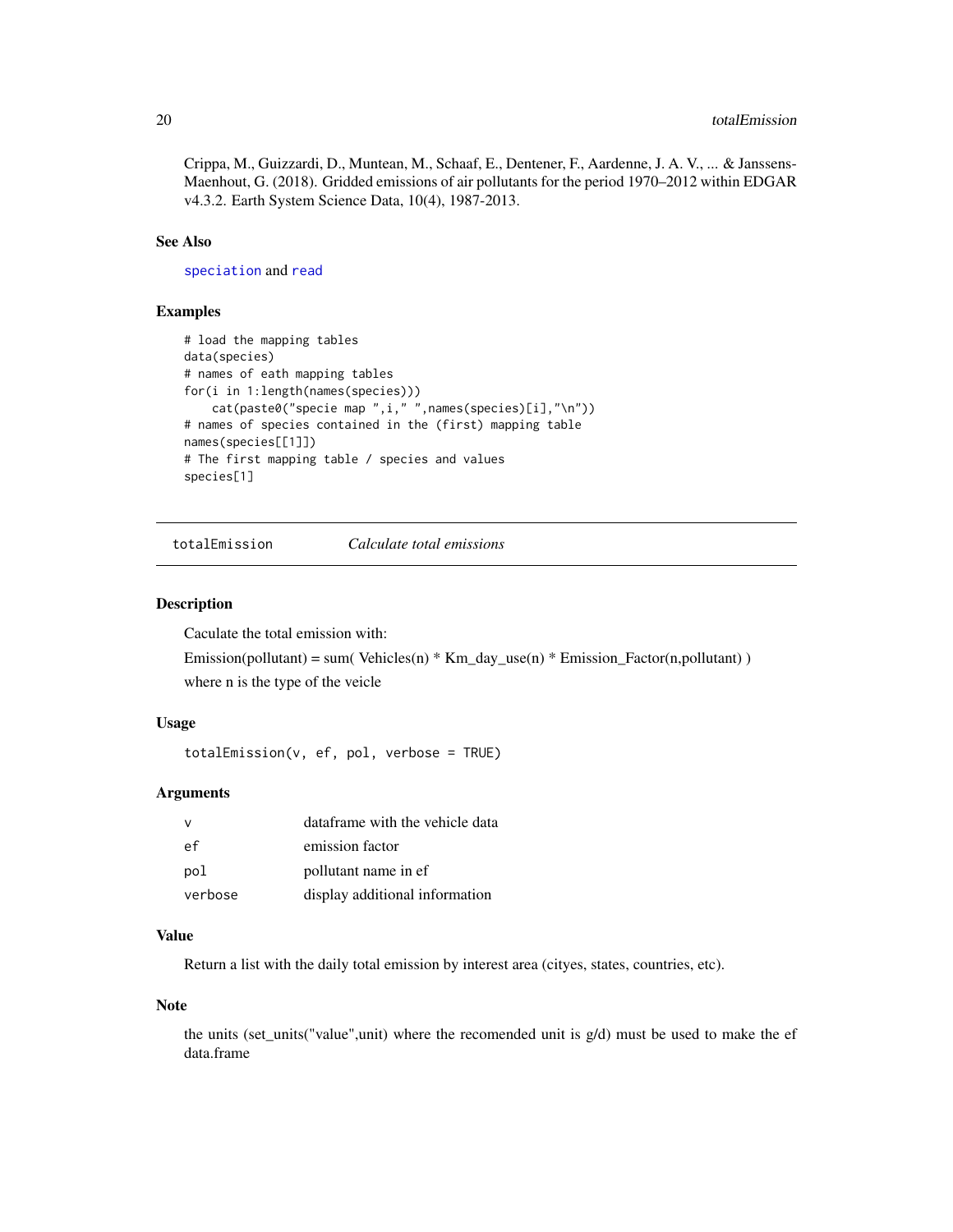#### <span id="page-20-0"></span>vehicles 21

#### See Also

[rasterSource](#page-12-1), [lineSource](#page-6-1) and [emission](#page-2-1)

#### Examples

```
veic <- vehicles(example = TRUE)
```

```
EmissionFactors <- emissionFactor(example = TRUE)
```

```
TOTAL <- totalEmission(veic,EmissionFactors,pol = c("CO","PM"))
```
#### vehicles *Tool to set-up vehicle data table*

#### Description

Return a data frame with 4 columns (vehicle category, type, fuel and avarage kilometers driven) and an aditional column with the number of vehicles for each interest area (cityes, states, countries, etc).

Average daily kilometres driven are defined by vehicle type:

- LDV (Light duty Vehicles) 41 km / day
- TRUCKS (Trucks) 110 km / day
- BUS (Busses) 165 km / day
- MOTO (motorcycles and other vehicles) 140 km / day

The number of vehicles are defined by the distribution of vehicles by vehicle classs and the total number of vehicles by area.

#### Usage

```
vehicles(
  total_v,
  area_name = names(total_v),distribution,
  type,
  category = NA,
  fuel = NA,
  vnames = NA,
  example = FALSE,
  verbose = TRUE
)
```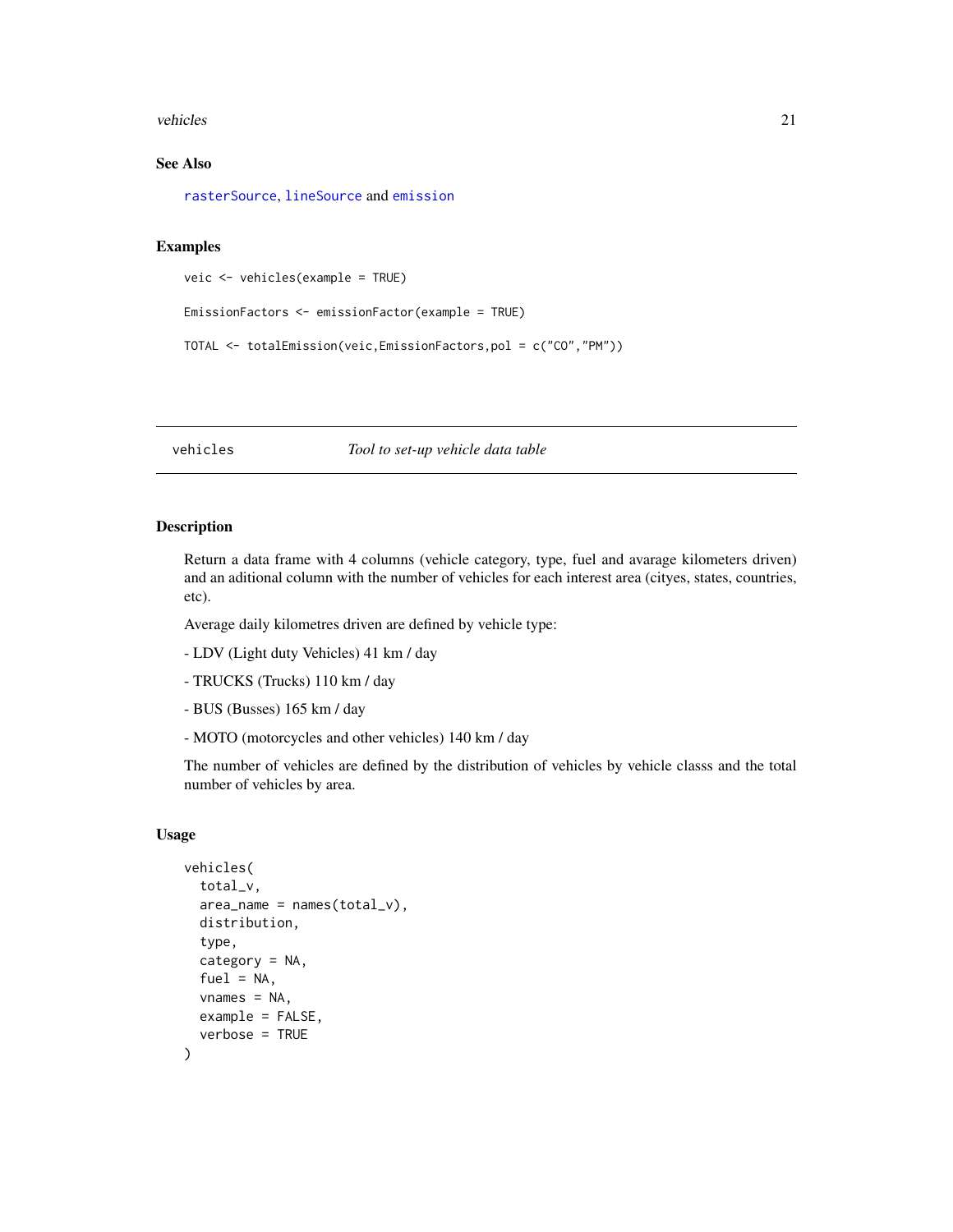22 vehicles and the contract of the contract of the contract of the contract of the contract of the contract of the contract of the contract of the contract of the contract of the contract of the contract of the contract o

#### Arguments

| total_v      | total of vehicles by area (area length)                |
|--------------|--------------------------------------------------------|
| area_name    | area names (area length)                               |
| distribution | distribution of vehicles by vehicle class              |
| type         | type of vehicle by vehicle class (distribution length) |
| category     | category name (distribution length / NA)               |
| fuel         | fuel type by vehicle class (distribution length / NA)  |
| vnames       | name of each vehicle class (distribution length / NA)  |
| example      | a simple example                                       |
| verbose      | display additional information                         |

#### Value

a fleet distribution data.frame for totalEmission function

#### Note

total\_v and area\_name must have the same length.

distribution, type, category (if used), fuel (if used) and vnames (if used) must have the same length.

#### See Also

[areaSource](#page-1-1) and [totalEmission](#page-19-1)

#### Examples

fleet <- vehicles(example = TRUE)

```
# or the code bellow for the same result
# DETRAN 2016 data for total number of vehicles for 5 Brazilian states (Sao Paulo,
# Rio de Janeiro, Minas Gerais, Parana and Santa Catarina)
# vahicle distribution of Sao Paulo
fleet <- vehicles(total_v = c(27332101, 6377484, 10277988, 7140439, 4772160),
                  area_name = c("SP", "RJ", "MG", "PR", "SC"),
                  distribution = c( 0.4253, 0.0320, 0.3602, 0.0260,
                                   0.0290, 0.0008, 0.1181, 0.0086),
                  category = c("LDV_E25","LDV_E100","LDV_F","TRUCKS_B5",
                                "CBUS_B5","MBUS_B5","MOTO_E25","MOTO_F"),
                  type = c("LDV", "LDV", "LDV", "TRUCKS","BUS","BUS","MOTO", "MOTO"),
                  fuel = c("E25", "E100", "FLEX","B5",
                           "B5","B5","E25", "FLEX"),
                 vnames = c("Light duty Vehicles Gasohol","Light Duty Vehicles Ethanol",
                        "Light Duty Vehicles Flex","Diesel trucks","Diesel urban busses",
                             "Diesel intercity busses","Gasohol motorcycles",
                             "Flex motorcycles"))
```
<span id="page-21-0"></span>